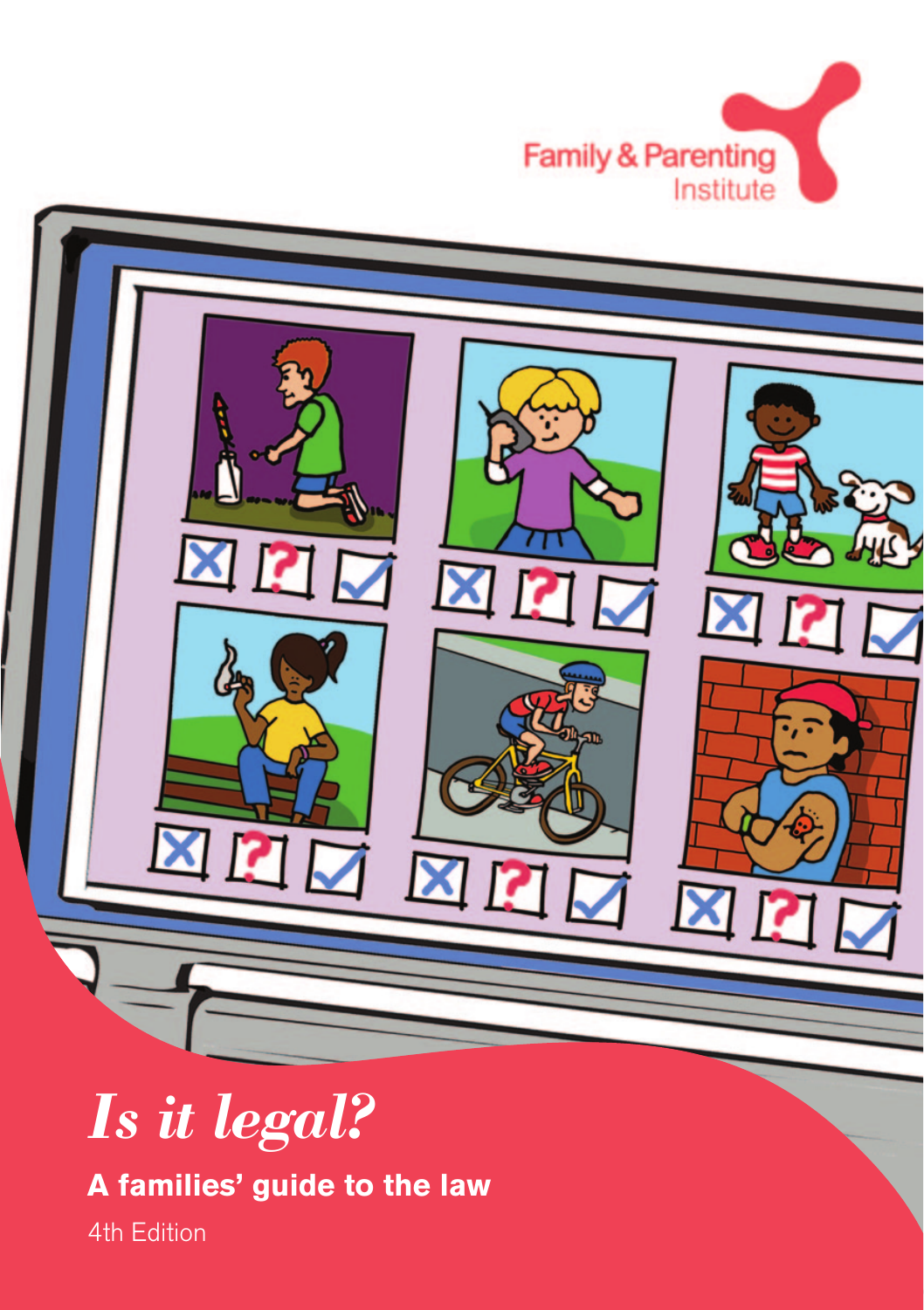# *Contents*

 $\overline{a}$ 

| 1. What the law says about parents and children 1 |
|---------------------------------------------------|
| 2. Is it legal to ? Frequently asked questions 2  |
|                                                   |
|                                                   |
|                                                   |
|                                                   |
|                                                   |
| 8. Balancing parenting and employment 19          |
|                                                   |
|                                                   |

This booklet should not be used as a substitute for expert legal advice. Families with a particular query should refer to the helpfile at the back of the booklet for a list of organisations to contact. Unless otherwise stated this booklet relates to the law in England and Wales.

#### **Legal advice**

Choose a solicitor in the same way as you would choose any other service – by shopping around or getting a recommendation. Find one who specialises in your area of concern. Many solicitors offer an initial interview free or at a cheap rate, but always ask what their fees will be if you continue. In some cases you may be entitled to free legal representation: further information is available at the **www.directgov.uk** website, see the Government, citizens and rights/getting legal advice section.

With thanks to the **Money Advice Service**  for their support for the 4th edition.



the Money **Advice Service** 

#### **Acknowledgements**

Fourth edition updated by Fiona Monk of the Plymouth Citizens Advice Bureau. With thanks also to Hodge Jones and Allen solicitors (Sally Parsloe). Third edition revised and updated by Alison Chrystal, solicitor and Sophie Linington, FPI. Second edition revised and updated by Gill Keep, FPI. First edition written by Gill Keep, FPI, with Carolyn Hamilton, Children's Legal Centre.

Many thanks to all contributors and those who helped with various previous editions of this text, including the Advisory Centre for Education; the National Childminding Association; the Solicitors Family Law Association (now 'Resolution'); Working Families. The responsibility for the text rests with the Family and Parenting Institute.

#### **Published by the Family and Parenting Institute**

4th edition © Family and Parenting Institute June 2011

ISBN 978 1903615 89 8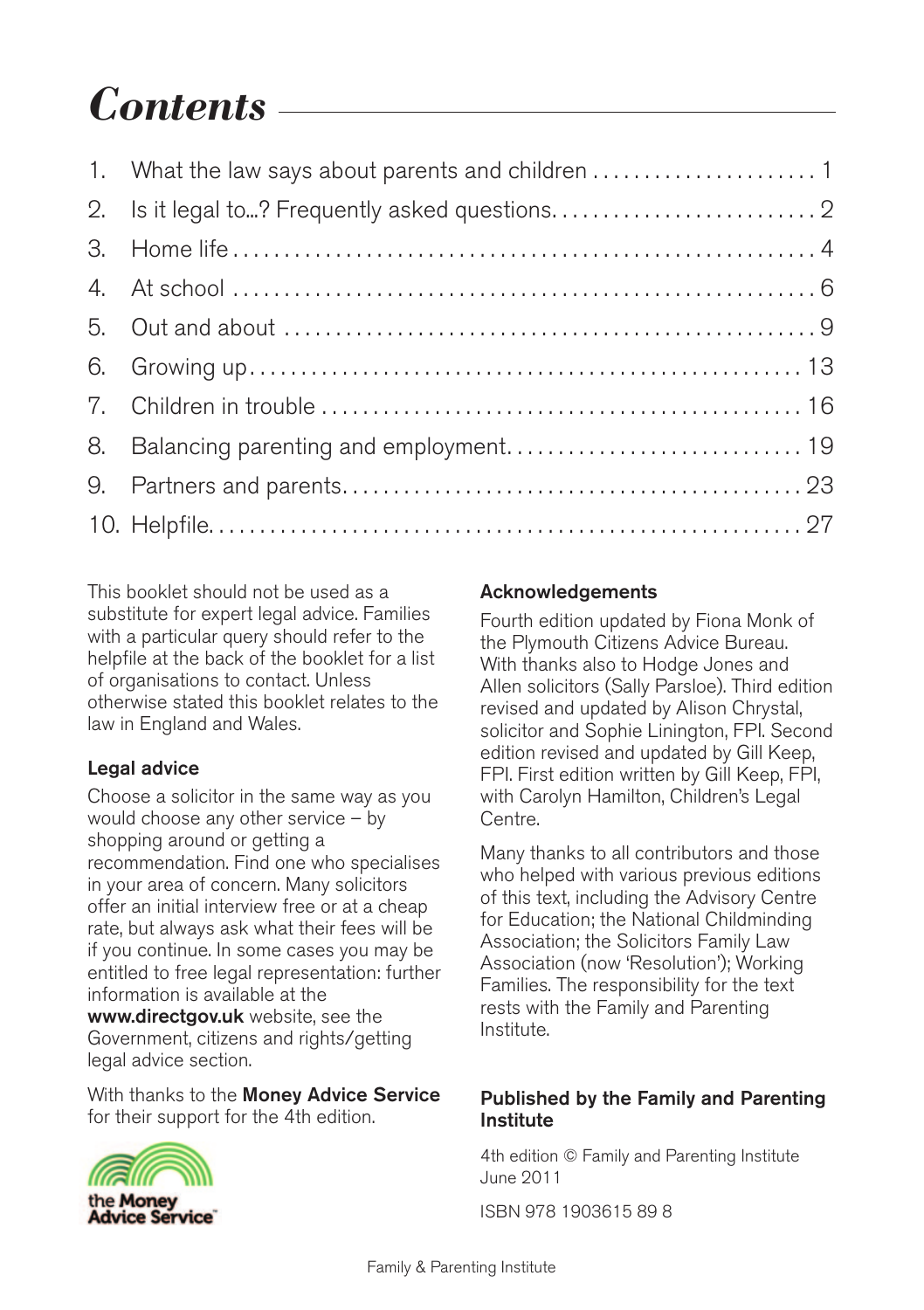# *1. What the law says about parents and children*

## **What is a parent?**

That sounds like an easy question to answer, but it isn't necessarily. Being a parent in law is not always the same as being the biological parent, being on the birth certificate, raising or loving a child. In the majority of cases, a child's biological parents have the rights and responsibilities of parenthood. But sometimes the court may take over the responsibility for a child, for example, children who go to live with foster parents or in residential homes or who are adopted.

## **The law on parents' and children's rights and responsibilities**

There are some important Acts that try to define the different rights and responsibilities of parents towards their children.

#### *1933 Children and Young Persons Act*

This important Act imposes criminal liability for the abandonment, ill treatment or neglect of children under 16, and neglect can include failure to provide a child with food, clothing, healthcare and housing. This responsibility cannot be transferred, so a parent can still be liable even, for example, if a babysitter hurt or neglected the child.

#### *1989 Children Act*

This Act redefined the relationship between parent and child from the emphasis of duty and rights of the parent, to one of responsibilities. The Act uses the concept of 'parental responsibility' to describe the rights, duties,

powers, responsibilities and authority parents have for their child. In this Act, a child is a person under the age of 18.

## **Parental responsibility**

Parental responsibility means being responsible for the child's wellbeing, making decisions about their schooling, religious upbringing and where to live as well as consenting to medical treatment and representing them in legal proceedings.

The law sets out who has parental responsibility. You have it automatically if you are: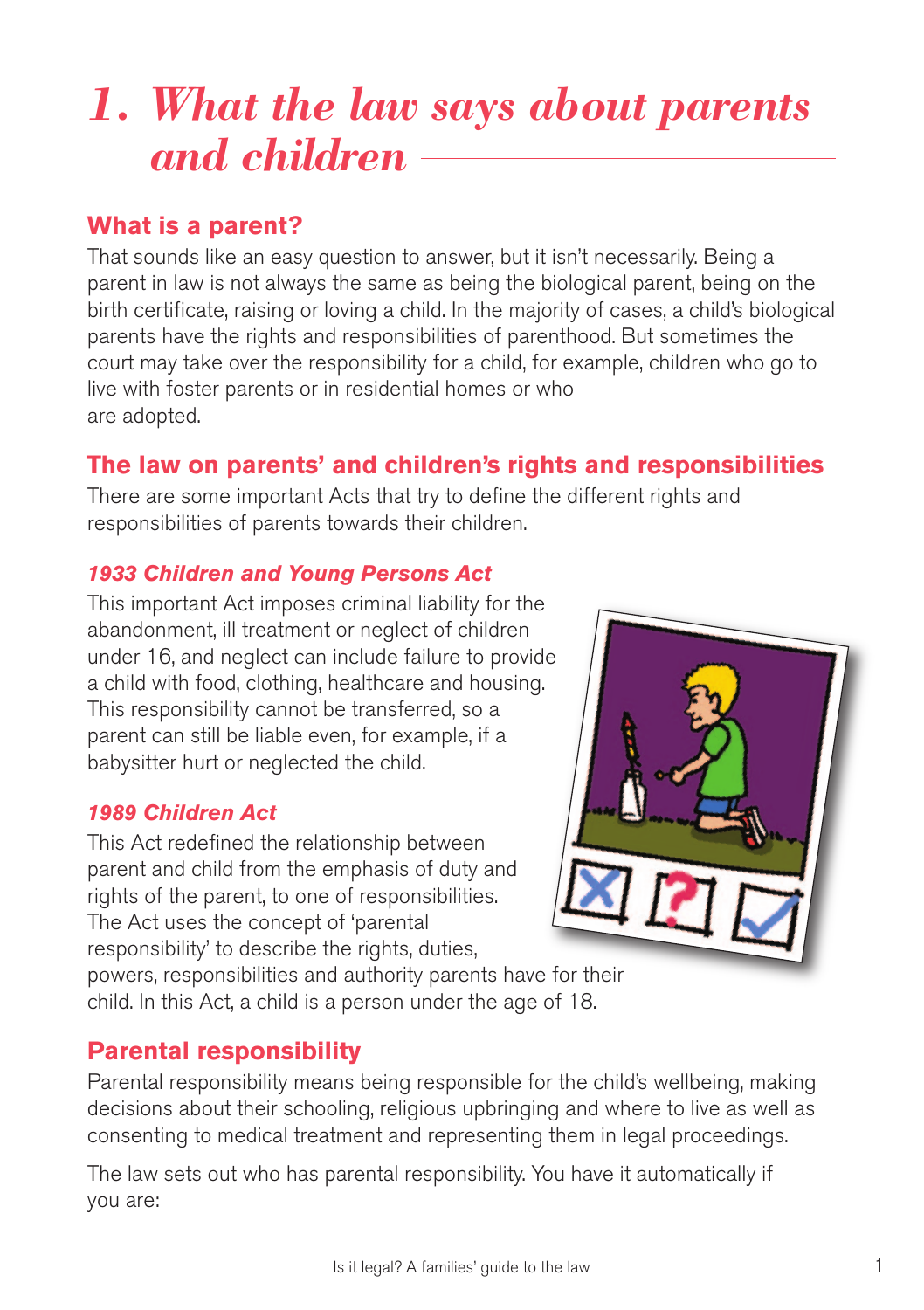- The biological mother of the child.
- The biological father of the child, and were married to the mother at the time of conception or birth, or you married the mother after the birth of the child or, for babies born since 2003, you registered the birth of the baby with the mother (even if the marriage later breaks down).
- You are adoptive parents once an adoption order is made.

Unmarried fathers do not always have automatic parental responsibility but will have if:

- The child was born after December 1, 2003 and the birth was registered by both parents (at the time of birth or by re-registering at a later date).
- The child was born before December 1, 2003 and a legal agreement has been made with the mother or a parental responsibility order has been made.

Unmarried couples wishing to obtain a parental responsibility agreement have to:

- Obtain a form from a solicitor or family court.
- Go in person to the local magistrates court or County Court to get it signed.
- Send it to the Principal Registry of the Family Division.

You should note also that an unmarried father who has not got parental responsibility would need to apply for a court order to obtain the right, if the mother dies.

# *2. Is it legal to…? Frequently asked questions*

#### *Is it legal to smack my child?*

It is against the law for one person to assault another. At the moment it is not illegal for a parent to smack a child, but if the smacking goes beyond the line of 'reasonable punishment', a parent could be charged with assault. There is no clear definition of reasonable chastisement. It is unlikely to be thought reasonable if it leaves marks on the child, such as visible bruising, minor swelling or it causes mental harm, or if the child is hit with a cane, stick, belt or other implement. In such cases it is possible that a parent could be prosecuted for assault, and that the child could be taken into local authority care.

#### *Is it legal for children to work?*

The law about children working is complicated, involving over 200 pieces of legislation.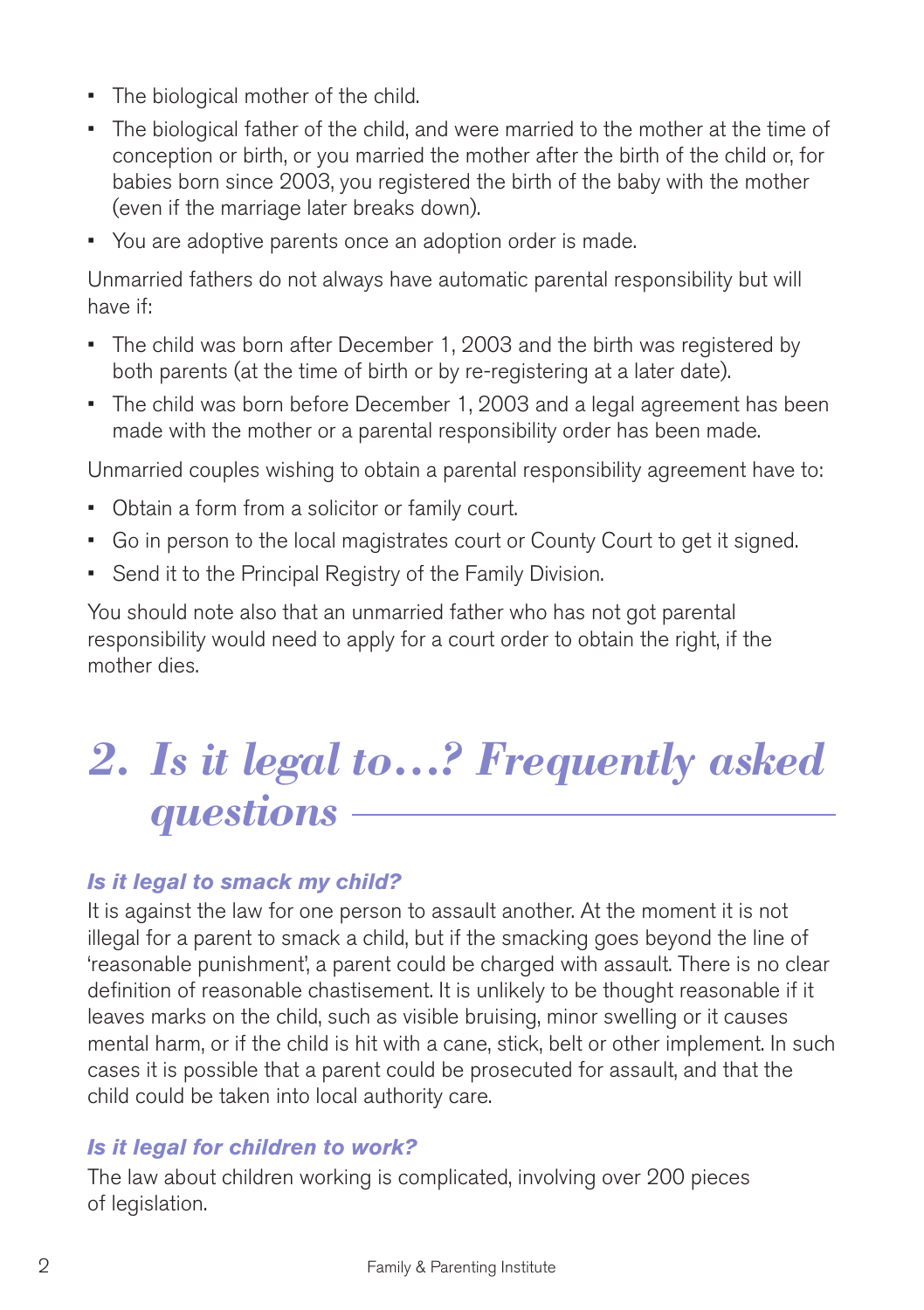- • 14 year-olds may do 'light work' only and cannot work for more than two hours on a school day; they cannot work before 7.00am or after 7.00pm on school days. On a Saturday or a day during the school holiday, they cannot work more than five hours and on Sunday no more than two hours. They cannot work more than 25 hours in one week and must have at least two consecutive weeks' holiday in a year.
- • 13 year-olds are allowed to take part time employment, on a more restricted basis, if local by-laws allow it. This work would include employment by their parents in horticultural or agricultural work, or some categories of light work. Some local authorities allow 13 year olds to work; others forbid it. Local authorities set out the number of hours allowed a day, time of day, rest and meal breaks and other conditions. They are not allowed to set out longer hours than are allowed for 14 year-olds.
- • Children under 13 are not allowed to work, with some exceptions. They can take part in performances, sports and modelling, but a licence needs to be issued.
- • 15 and 16 year-olds are allowed to work, but not more than two hours on a school day, not before 7.00am or after 7.00pm. They can work for up to eight hours on a school holiday day or on a Saturday, and for up to 35 hours a week during the school holidays.
- No one under 16 can work in a butcher's shop, in a fairground or amusement arcade, deliver milk or work in a commercial kitchen.

16 and 17 year-olds are entitled to National Minimum Wage (NMW) of £3.64 an hour. The rate is £4.92 for people aged 18-20, (£2.50 for apprentices under 19 or in their 1st year) but children below school leaving age are not covered by NMW. The rate of NMW is changed annually on 1st October.

#### *Can I legally stop my child leaving home?*

A parent cannot stop a child leaving home by locking them in or physically restraining them. But parents have a legal responsibility for their children until their child reaches 16, so they can take action in court to bring their child back if he or she runs away. Once the child has reached what is known as the 'age of discretion' (around 16) it is very unlikely that the court would force the child back home, unless it could be shown that the child was in danger.

#### *Can my child go to the doctor without my knowledge?*

Children and young people can visit their doctor at any time. However, children under 16 can only consent to treatment if the doctor believes that they fully understand all the issues that are involved. If someone under 16 is judged not to be mature enough to consent to the treatment, the consultation itself can still remain confidential if the child wants it to. From 16, young people can consent to treatment, although if they refuse treatment, their decision can be overridden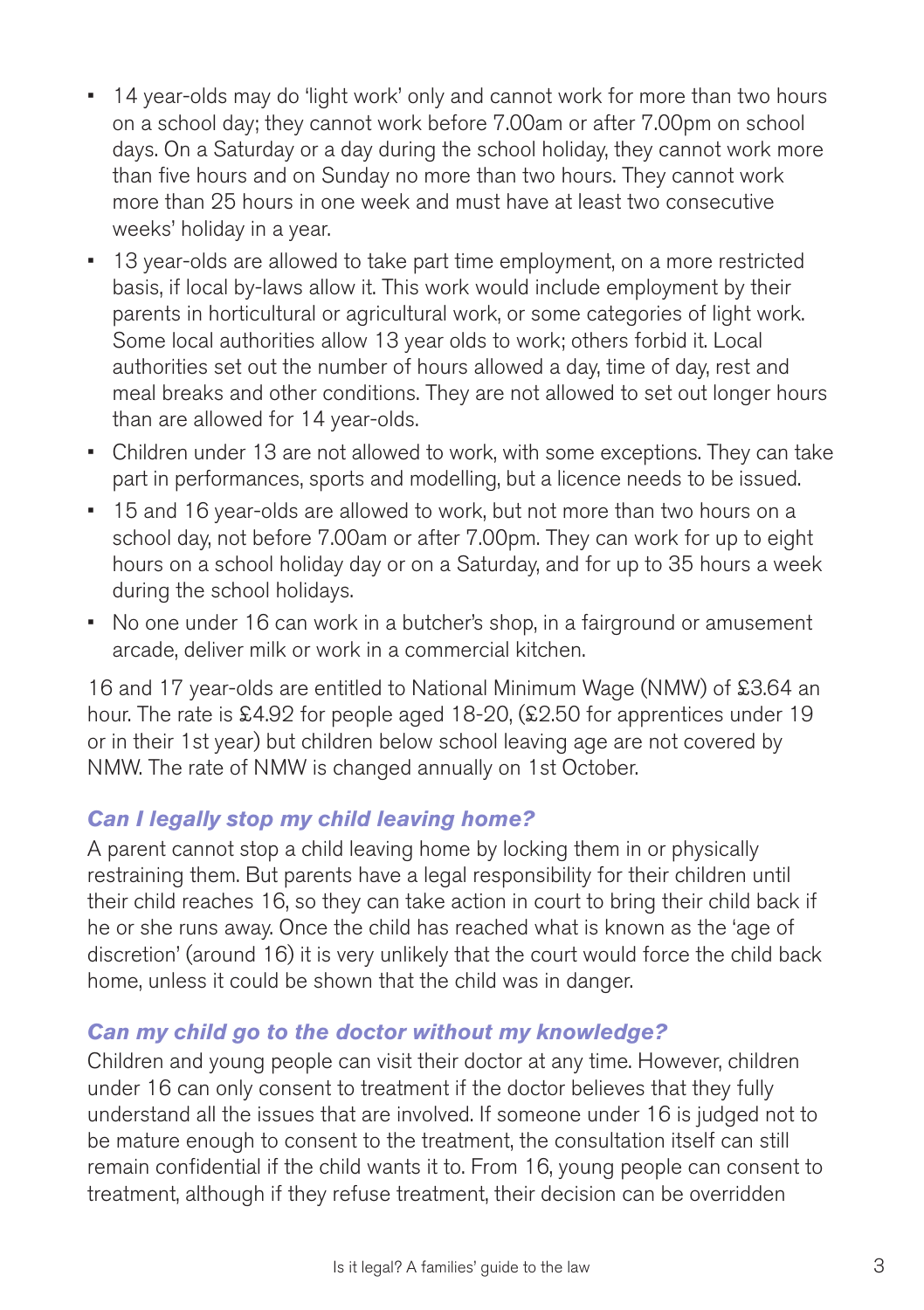more easily than with an adult. In some cases where decisions over treatment are difficult, for example, treatment for anorexia, the court may be asked to make the decision.

## *Is it illegal to take my child on holiday during term time?*

There is no law making it illegal for parents to take their children on holiday during term time, although the Government and schools are strongly opposed to parents doing so. The law says that schools have the discretion to grant up to ten days' authorised absence in a school year. Each application will be considered individually by the school head, who will take into account factors like the child's general attendance record, the child's age, and the timing and length of the holiday. If parents take their children out of school without discussing it first with the school, the leave will be considered unauthorised, and the child could lose their place. The Department of Education has published a leaflet, Is your child missing out? School Attendance: Information for Parents, available on line at **www.education.gov.uk/publications** 

#### *Can my teenager buy fireworks?*

No one under 18 can buy fireworks. No one under 16 can buy caps, cracker snaps, party poppers or throwdowns.

It is an offence to throw fireworks in the streets, with an £80 fine. Under the Fireworks Act 2003, it is now illegal for under18s to possess fireworks in public places.

### *If my child injures someone or damages something by accident, am I liable?*

There is no cut and dried answer, but legal opinion suggests that a parent would not usually be liable. The court would have to determine whether the child had caused an accident through failing to take 'reasonable care' and so had been negligent. That decision would be partly based on the age and understanding of the child, but it is extremely unlikely that anyone injured or with damaged goods as a result of the child's negligence would sue the child. The parent is not automatically liable for the child's negligence and would only be liable if it could be proved that the parent themselves was negligent.

# *3. Home life*

The law has to tread carefully when entering the private world of the home. However, in the home, as in other areas involving children, there is a general duty to protect a child.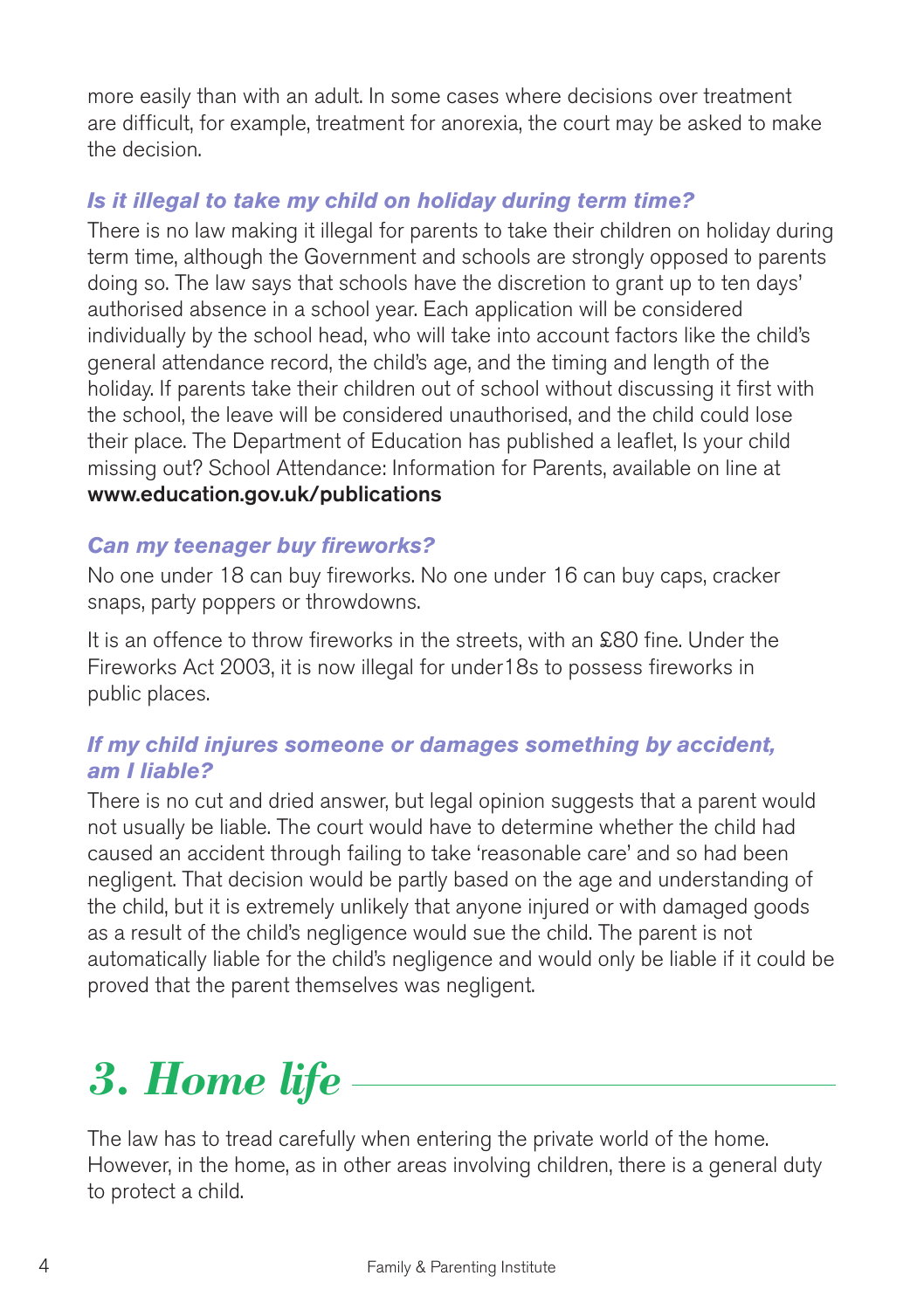## **Leaving children alone**

It is not against the law to leave children on their own in the home. However, a parent could be charged with 'wilful neglect' if they leave a child alone when that may result in the child being harmed or injured. Leaving your child alone will depend on whether you and he/she feel comfortable and confident about doing so. The parent remains responsible for the child until the age of 16.

The **NSPCC** has produced a leaflet called Home alone for parents. It suggests that babies and young children should never be left alone and children under 13 only for short periods. See **www.nspcc.org.uk** or phone **020 7825 2500**.

## **Babysitters**

Contrary to common belief, there is no law setting out the minimum age for babysitters. Babysitters do not need any qualifications or a certificate. It is a matter for parents' judgement. Where a parent uses a babysitter under 16, and the child is injured in the babysitter's care, it is possible that the parent could still be held responsible and be deemed negligent.

## **Buying a pet**

Children can buy a pet themselves from the age of 16. The RSPCA website is full of useful information about choosing and looking after a pet. See **www.rspca.org.uk** 

## **Buying on the internet**

No one under 18 can buy goods using a credit card on the internet, just as in shops. However, several banks allow children as young as 12 to have debit cards, which can be used to purchase goods. Many companies use banner ads and

pop-up boxes on sites visited by young people, and may

not have any checks on age. It is possible to buy pre-paid cards, like mobile phone cards, which young people could use to make purchases online. In general, parents should make sure that their children understand the rules about online buying, and think about whether they are prepared to use their own credit cards for purchases their children might want to make.

## **Downloading files from the Internet**

There has recently been a great deal of media interest in file sharing and downloading from the internet, mostly related to music. Child Net International has produced an excellent guide for parents looking at the legal issues to do with sharing copyright music and film as well as the wider issues of harmful content/contact, privacy and security, and the legal risks. See **www.childnet.com/downloading** 

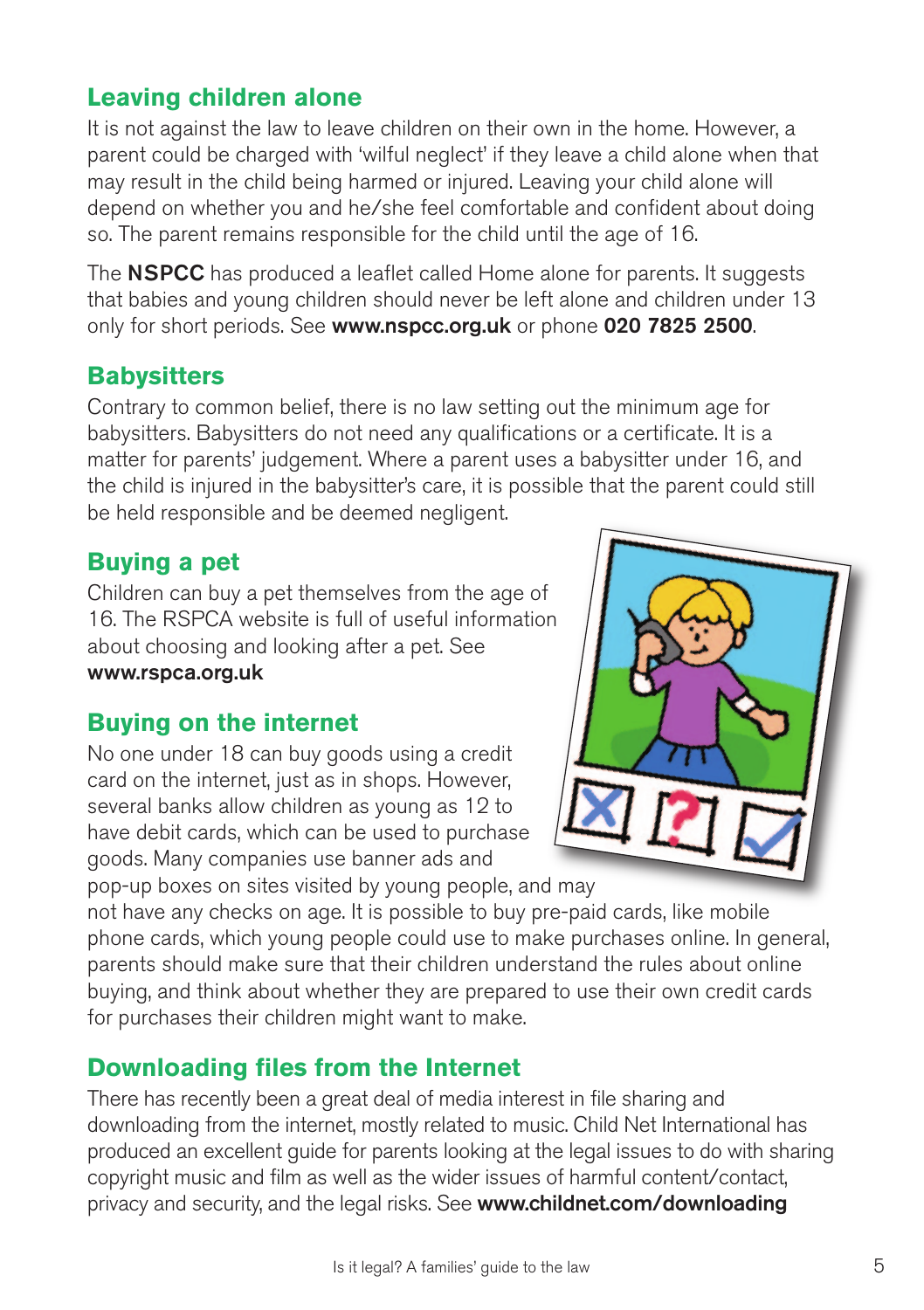# **Chat rooms**

Many, but not all chat rooms are monitored for inappropriate use, but because it is possible for people to assume different names, characters, and even ages, children need to be made internet-wise to protect themselves.

Chat rooms can be great fun, but families need to agree a few basic rules:

- Children should never give their name, address or phone number to someone they don't already know
- • A child should never send photos to someone he or she has met in a chat room without telling their parents first
- Parents should be aware of which chat rooms their child is visiting
- Children should never arrange to meet anyone they have talked to online unless they are accompanied.

Many young people use Instant Messenger (IM). This is like texting a friend on a mobile phone. Instant messages can be sent to just one friend or a group of named friends. Strangers cannot enter this area without being invited, and it is usually used by a network of friends. There is some useful information on **www.thinkuknow.co.uk** 

## **Watching DVDs**

DVDs are classified according to whether the content would harm a child, and whether through watching the DVD, a child may cause harm. The DVD may not receive the same classification as when it was shown in a cinema. It is against the law to supply a DVD to anyone below the age stated in the classification. See "Going to the cinema" for more details on film and DVD classifications.

## **Computer and console games**

All computer and console games must by law have age ratings marked on the front and back of the box. Detailed information on the meaning of these ratings can be found at **www.askaboutgames.com** 

# *4. At school*

## **Early education and childcare**

Every three and four year-old child in England is entitled to a free early education place, for at least two and a half hours a day, five days a week, during term time. This may be at a nursery school or playgroup, or in nursery classes at schools, or with childminders who belong to an approved network. Your child is still entitled to this free education even if the place normally charges fees. To find out more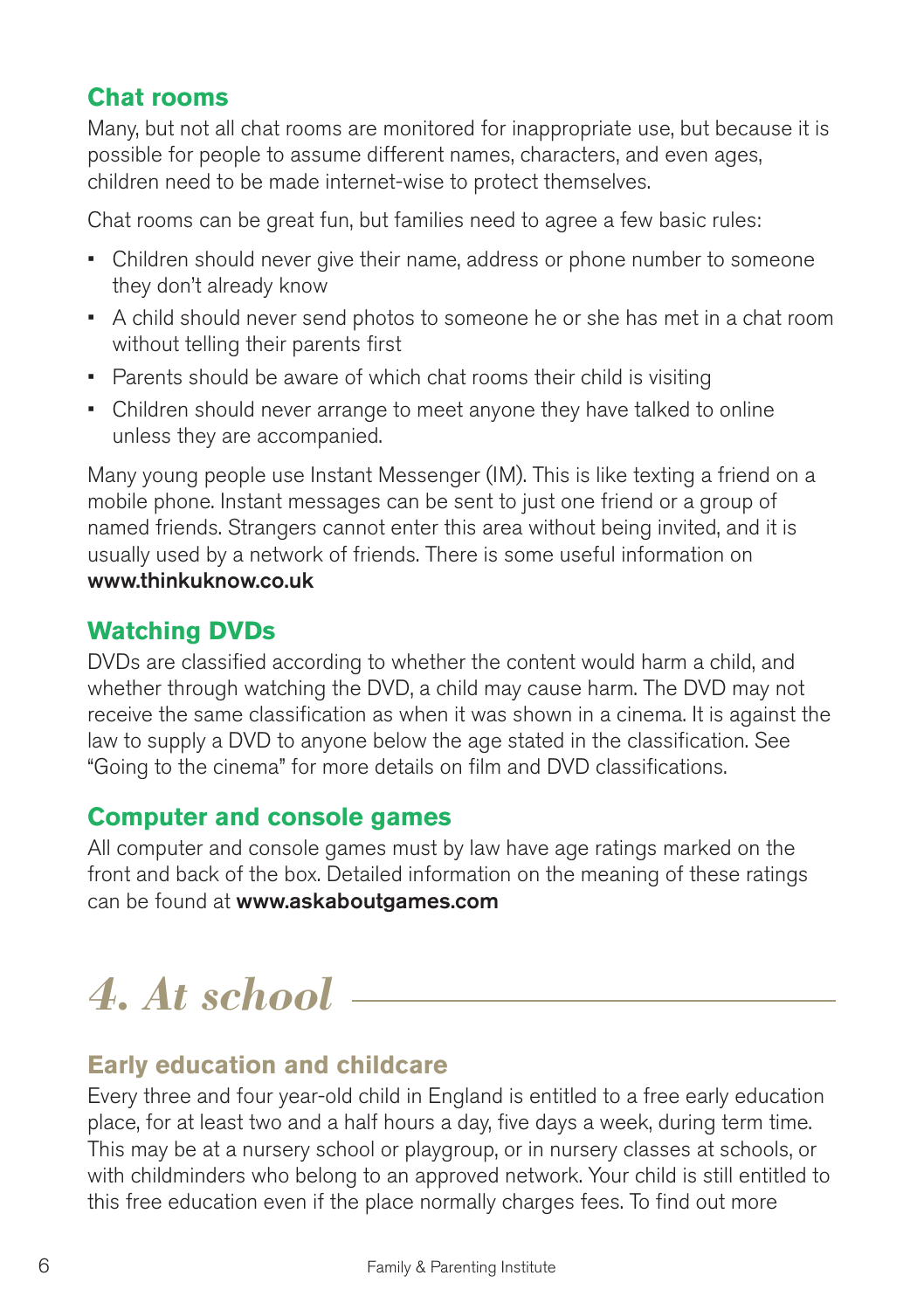information, see your local authority's website. By law, all local authorities have to ensure that there is sufficient childcare available for all working parents who need it, especially those in lower income groups and those with disabled children.

# **Starting education at five**

Once a child reaches the age of five, you have a duty as a parent to make sure that your child receives a full-time education. This usually means attending school, but parents do have a right to educate their child 'otherwise than in school'. Children educated at home do not have to follow the National Curriculum or take SATs tests, but must be given an appropriate education. You do not need any special permission to educate your child at home or be qualified as a teacher either. By law, your child must start school on the first school day of the term following their fifth birthday. Some children's services admit these children twice a year, in the autumn and spring terms; others also admit children at the beginning of the summer term. Legally parents are entitled to wait until their child is five but schools often want to admit children earlier. Schools do not have to hold a place if the parent wants to wait, but some schools may allow for deferred entry. If you are worried that your child is too young to start school, it is a good idea to discuss it with the head teacher.

# **Is it my legal right to choose a school for my child?**

You have the right to state which primary and secondary school you want your child to attend and the reasons for your preference. But the Children's Services (CS) – or in some cases the school – makes the decision about which children to admit. The CS must meet parents' wishes unless:

- This would prevent the best use of resources at the school.
- This would exceed the limit on class size set by the Secretary of State (in infant classes up to 30 pupils to each qualified teacher).
- The school has a special identity, for example, a Catholic or Hindu school and your child does not have a link with that special identity.
- A child has been excluded from two or more schools in the last two years (this does not apply to exclusions that have been overturned or that took place before the child reached the age of five).

A parent has the right to appeal to an independent panel if their child is not offered a place in the chosen school. Information about choosing a school and about appeals should be available from Children's Services at your local authority, the school and your local library. You can also download two helpful booklets on choosing a school and making an appeal at **www.ace-ed.org.uk** 

# **Is my child entitled to free school lunch?**

Families who receive Income Support, Income-based Jobseeker's Allowance, support under part VI of the Immigration and Asylum Act 1999 or Child Tax Credit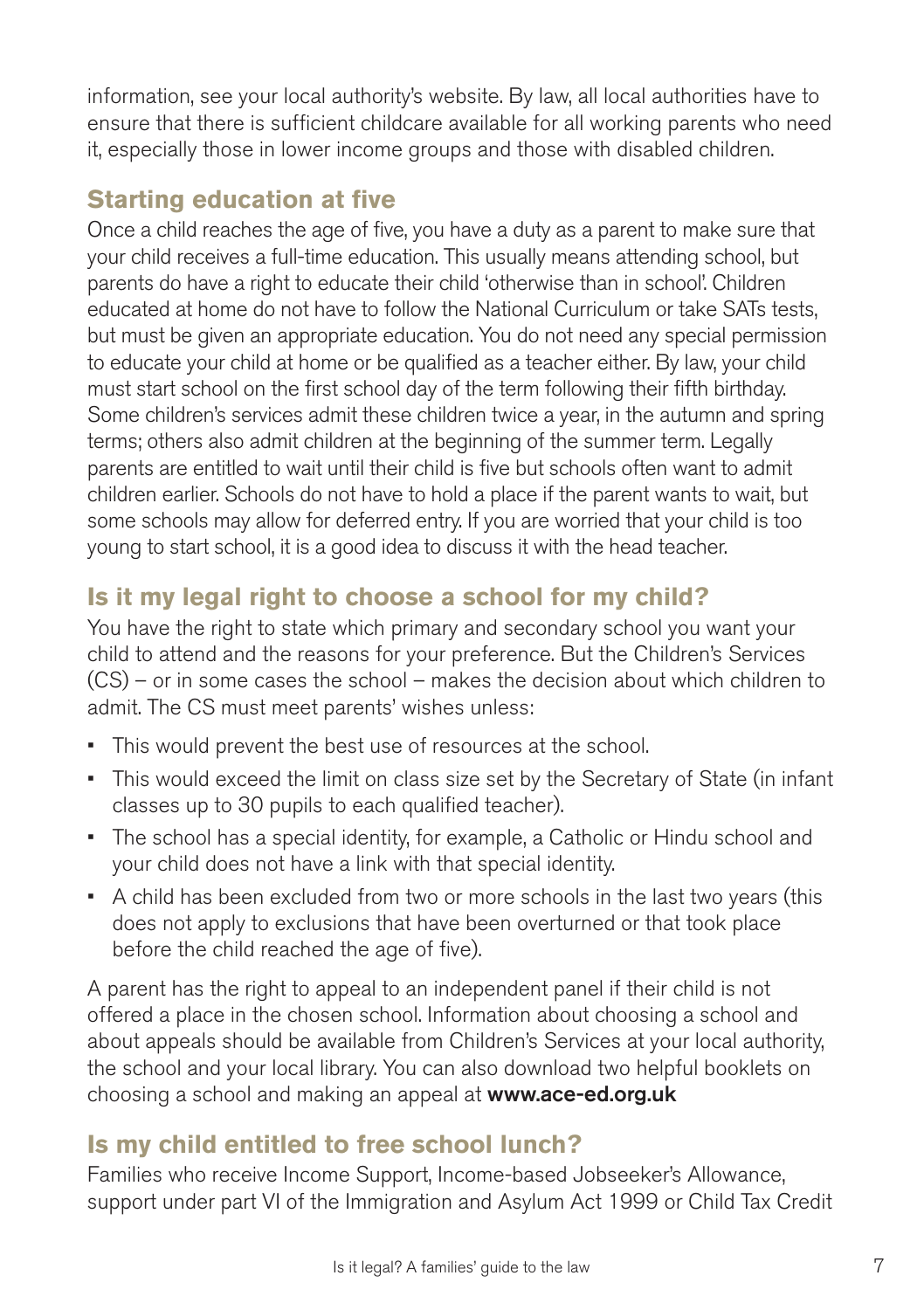at the maximum rate with no Working Tax Credit may be entitled. Check with your child's school to find out how to claim.

# **Can schools charge for trips and activities?**

Schools cannot make a compulsory charge for events and activities, including transport or admission costs to museums, swimming pools etc. However they are allowed to ask for a voluntary contribution towards the costs. No child whose parents are unable to pay should be prevented from joining in the activity. But if there are not enough voluntary contributions and the school can't make up the shortfall, they are allowed to cancel the activity.

Schools are allowed to charge parents compulsorily for residential trips or music lessons. However the governors must determine a charging policy, saying when any charges will be made and when the costs may be remitted.

# **What if my child has to miss school?**

The law puts the responsibility for children attending school squarely on the shoulders of parents. If your child has to miss school for legitimate reasons, for example, a dentist's or doctor's appointment, you should inform the school. The Department of Education does not accept that shopping or birthdays are good reasons for missing school.

# **Can I be prosecuted if my child truants?**

By law, the parent is responsible for making sure children (up to 16) get a fulltime education. Even if the child is missing school without the parent's knowledge, the parent is still responsible, and could be committing an offence.

The Children's Services (CS) will usually offer support and help to stop the child truanting, and the parent may be asked to enter into a Parenting Contract, with the school or CS, agreeing to make sure the child arrives at school on time and goes to bed at a set time. If all else fails the CS could prosecute the parent and this could result in a fine of up to £2,500 or imprisonment for up to three months. Magistrates can also impose a Parenting Order, which means that a parent has to go to a parenting class. Head teachers are now able to issue penalty notices of up to £100 to parents who fail to take responsibility for their child's regular school attendance.

# **What is the law on children being excluded from school?**

There are two kinds of exclusions – fixed period and permanent. It is not lawful to exclude a child indefinitely. It must be for a specified time, or permanent. Parents must take responsibility for their child whilst they are excluded. Parents are required to ensure that their child is not in a public place in the first five days of exclusion and the local authority will then have to make arrangements for the child to receive suitable education from the sixth day of exclusion.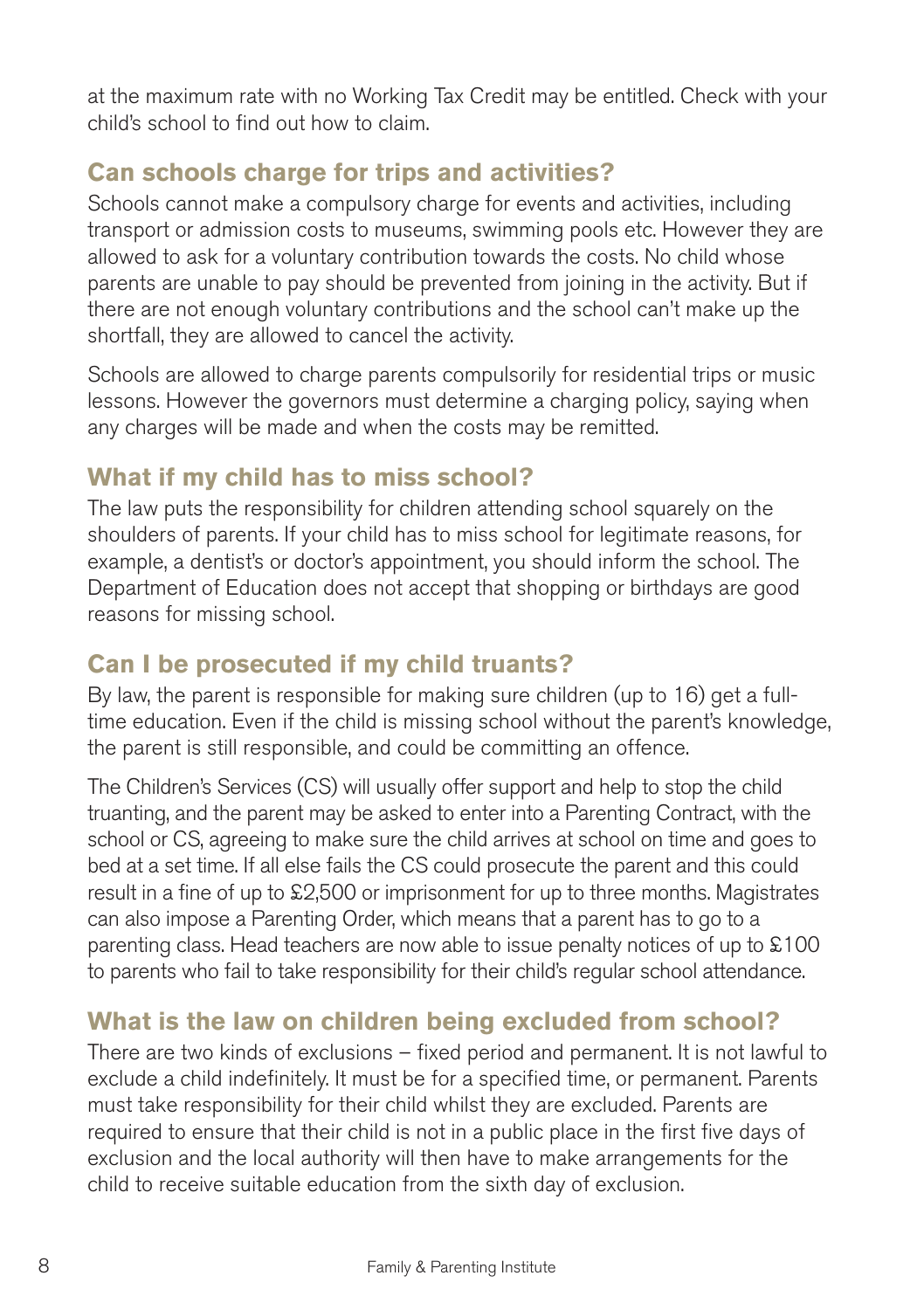**Fixed period:** A child cannot be excluded for more than a total of 45 days in one school year. Only the Head can exclude a child, and it must not be for minor offences such as not wearing uniform correctly, wearing jewellery, not doing homework or truancy.

**Permanent exclusion:** This is a very serious issue and should be done only as a last resort if all other strategies have failed. First time or one-off offences can lead to permanent exclusion if they are serious enough, for example, supplying illegal drugs or carrying a weapon.

The Advisory Centre for Education has written booklets for parents about exclusion, these can be downloaded on **www.ace-ed.org.uk**. They also have an Exclusion Advice Line **0808 800 0327**.

# **Bullying at school**

Every child has a right to learn in a secure and safe environment. All schools must have a bullying policy to deal with all types of bullying. This should include details of what the school will do if bullying occurs and a clear statement of sanctions, as well as measures to prevent bullying.

# *5. Out and about*

# **Playing out**

There is no law prohibiting children from being out on their own at any age. Many parents worry about letting their children out; the most common concerns are traffic, and fear of their child being bullied or abducted. It is a matter of judgment for parents to decide when children can play out on their own or walk to the shops or school. It is helpful for parents to agree rules and arrangements before the child goes out, for example calling when they arrive at their friend's house or when they are about to leave. A survey of parents by Kidscape found that most parents allowed children:

- From age 9 to cross local roads
- From age 11 to use local transport during the day
- From age 12 to go with a friend to the cinema
- From age 15 to be out with a friend in the evening.

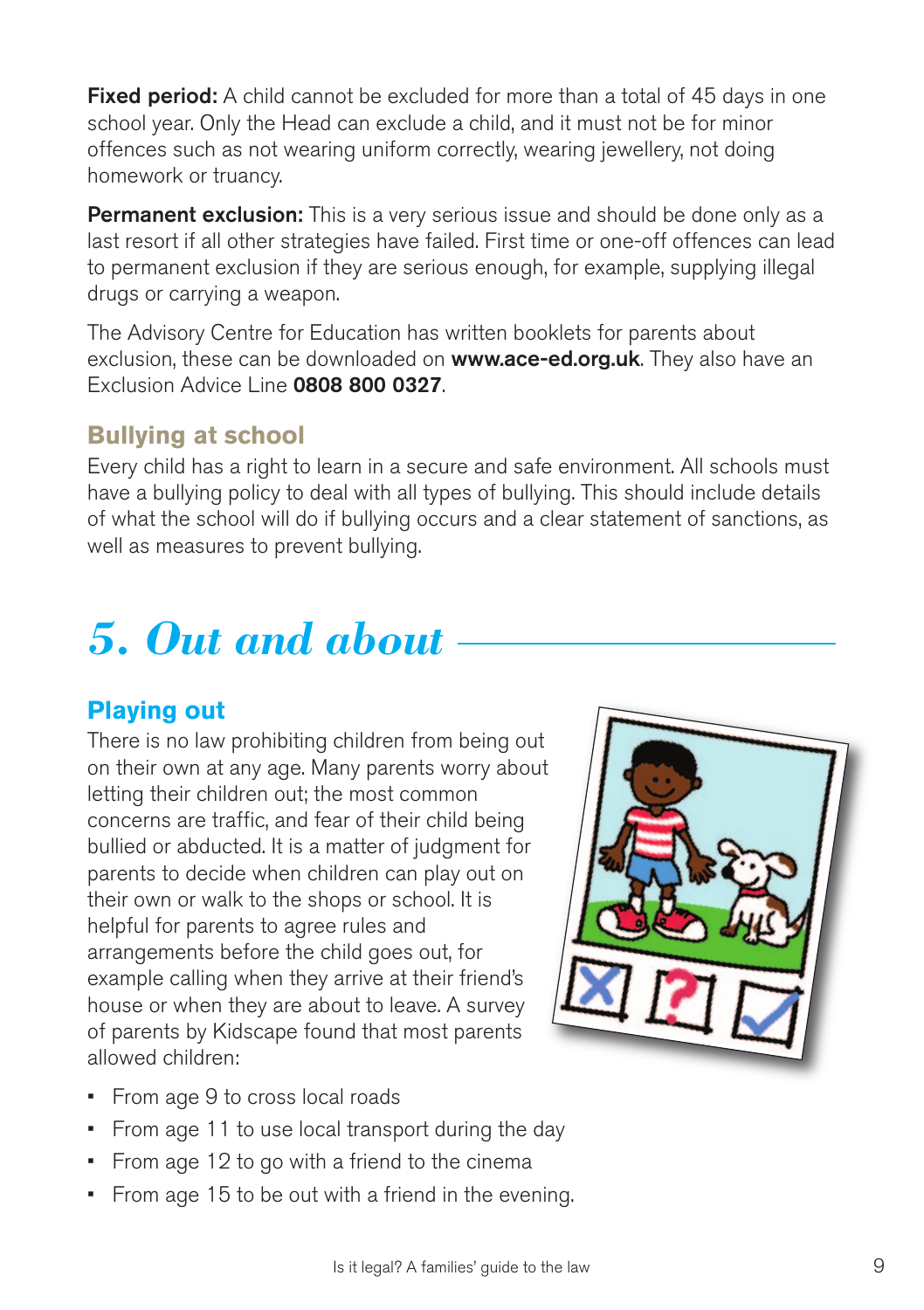The Anti-Social Behaviour Act 2003 gave the police powers to disperse groups of two or more people, and to return to their homes young people under 16 who are out unsupervised in public places after 9.00pm. These powers apply only in specified areas, which must be notified in the local press. They are supposed to apply only to serious and persistent anti-social behaviour.

#### *Swimming*

There is no law on the age limit when a parent can take a child of the opposite sex into the changing rooms, although some pools set their limit at 8 years old to coincide with the age they let children swim unaccompanied. Parents should use their common sense and be aware of the wishes and feelings of their children; once they are over 10 or so, it makes more sense for them to use same-sex changing rooms.

#### *Mobile phones*

A child or young person under 18 can legally own a mobile phone, but cannot enter into a phone contract. If a parent acts as a guarantor or puts their name to the contract they are responsible for paying the phone bills.

Marketing and advertising through mobile phones will increase hugely over the next year or so. Both the Mobile Marketing Associaton, based in the US but with global membership, (www.mmaglobal.com) and the Direct Marketing Association (based in the UK (www.dma.org.uk) have codes of conduct covering marketing to children, which are regularly reviewed and updated.

## *Going to the cinema*

The British Board of Film Classification classifies all films shown in the cinema or available on other formats, such as DVD. The BBFC's duties fall under various laws, including the Cinemas Act 1985 and the Video Recordings Act 1984. Current classifications are:

- **U** <sup>'</sup>U' films should be suitable for audiences aged four years up, and this is advisory classification.
- Uc These films are particularly suitable for pre-school children.
- **PG** Parental Guidance. Unaccompanied children of any age may watch and it should not disturb a child aged around eight or older, but parents should decide if they feel it is suitable.
- **12A** The classification is 12A in the cinema, and '12' for disc or downloadable copies. No one younger than 12 is allowed to see a '12A'/12 film in a cinema or buy, rent or download a copy, unless accompanied by an adult.
- **15** No-one younger than 15 can see a '15' rated film or rent, buy or download a copy.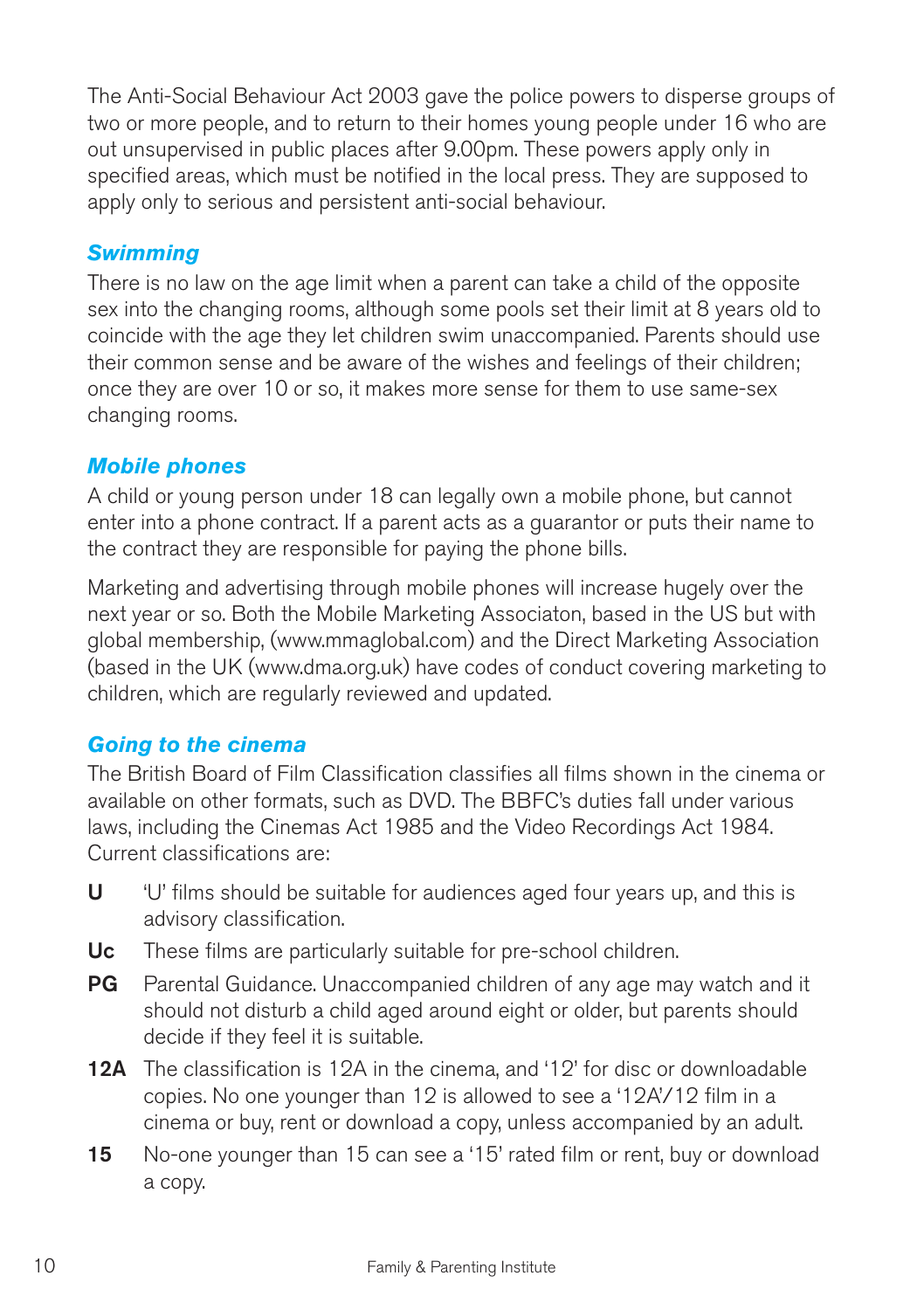- **18** No-one younger than 18 can see an '18' film or rent, buy or download a copy.
- **R18** These films can be shown only in specially licensed cinemas to adults of 18 years upwards. They can be bought or rented only from licensed sex shops.

For a more detailed description of what levels of language, violence, sexual activity etc is allowed in each category; look on the BBFC's website, **www.bbfc.co.uk** 

# **Travelling**

#### *When should my child get their own passport?*

All children, from new-born babies up, must now have their own individual passport. Once they become 16, they can have a standard ten year passport. Before then, children have a five year passport. All applications, including those for babies and children, must be made with two photographs, and be signed by either parent. If parents are divorced either parent can sign if they were married at the child's birth or subsequently; if parents have never been married, then only the mother can sign unless the father has parental responsibility. If a child is in care then the local authority officer may sign. For more information and online application forms, go to the UK Identity & Passport Office, **www.ips.gov.uk**. Forms can also be obtained from Post Offices.

#### *Seat-belts*

The law is very clear and specific about wearing seat-belts. Everyone (with few exceptions) must wear a seat belt if there is one fitted. A driver can be prosecuted if a child under 14 is not wearing a seat-belt.

Under 3 years:

- You must use a child restraint appropriate for the child's age in all vehicles
- Rear facing baby seats must not be used where there are air bags
- The only exception is travel in taxis without a child restraint.

3 years to 135cms or to 12 years (whichever comes first):

- You must use (in front and back seats) the appropriate child seat or booster seat/cushion, where seat belts are fitted
- • Three exceptions are for the rear seat of taxis without a child restraint; short distance trips of unexpected necessity (where a restraint is not available); and where there is no room in the back because two child seats are already there.

12 years and over:

• Must use an adult seat belt if there is no child restraint.

Fines range from £30 to £500, if the rules are not complied with.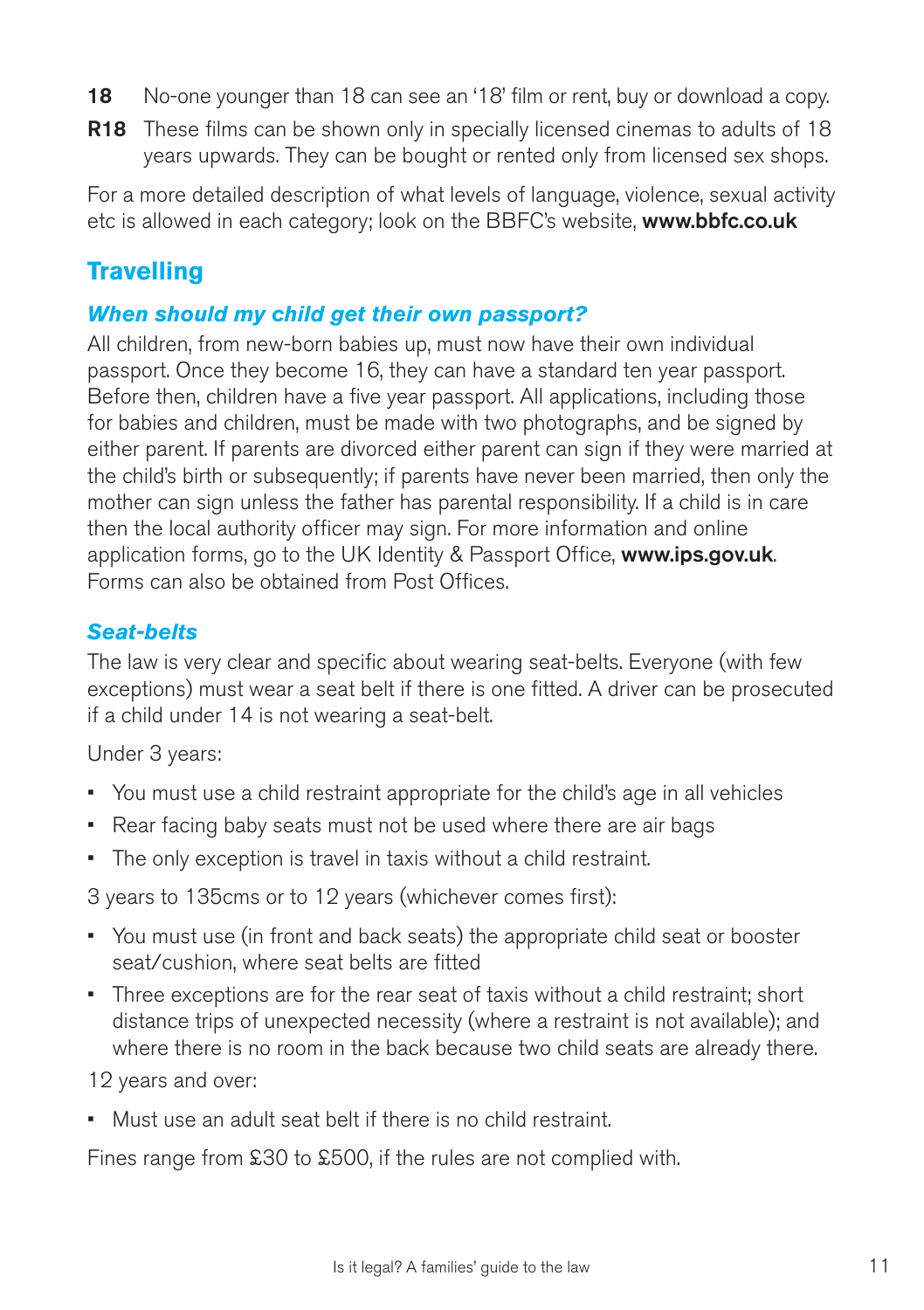## *Cycling*

Under the Road Traffic Act 1988 it is an offence for anyone, including children, to cycle on the pavement, and the Police Reform Act 2002 introduced fixed penalty notices to people caught cycling on the pavement. If a young person is caught, and is deemed to understand, they could be issued with a fixed penalty notice and have their bike seized and auctioned off by the police. Policy guidelines, however, state that fixed penalty notices should not be given to anyone under 16. It is also a crime to cycle in shopping centres and on paths in parks. Fines of £20 can be issued, and those who do not pay will be taken to court. For safety reasons it may be a good idea to ensure that children attend a cycling proficiency course and find out where the cycle lanes are in your area.

#### *Are children required by law to wear cycle helmets?*

It is not compulsory to wear a cycle helmet. But cycling and road safety organisations strongly recommend that they should be worn, as they offer protection from falls.

Other laws about cycling:

- • You must ensure that your brakes are efficient
- You must always stop when required to do so by a traffic warden or police officer
- You must not ride dangerously
- You must not leave your cycle on the road so that it might be a danger to others
- You must not carry a passenger on a bike which is not built to carry more than one person
- You must make sure that your front and rear lights are lit at night and that your cycle has an effective red reflector.

Useful information can be found at **www.bikeforall.net** 

#### *Driving scooters, motorbikes and cars*

It is illegal to drive motorised scooters unless they are insured and taxed and registered with the DVLA. No one under 16 can ride them, even though they are less than 50cc. A young person can obtain a licence for a moped from the age of 16, and for a motorbike from 17. A young person can get a provisional driving licence for a car from the age of 17.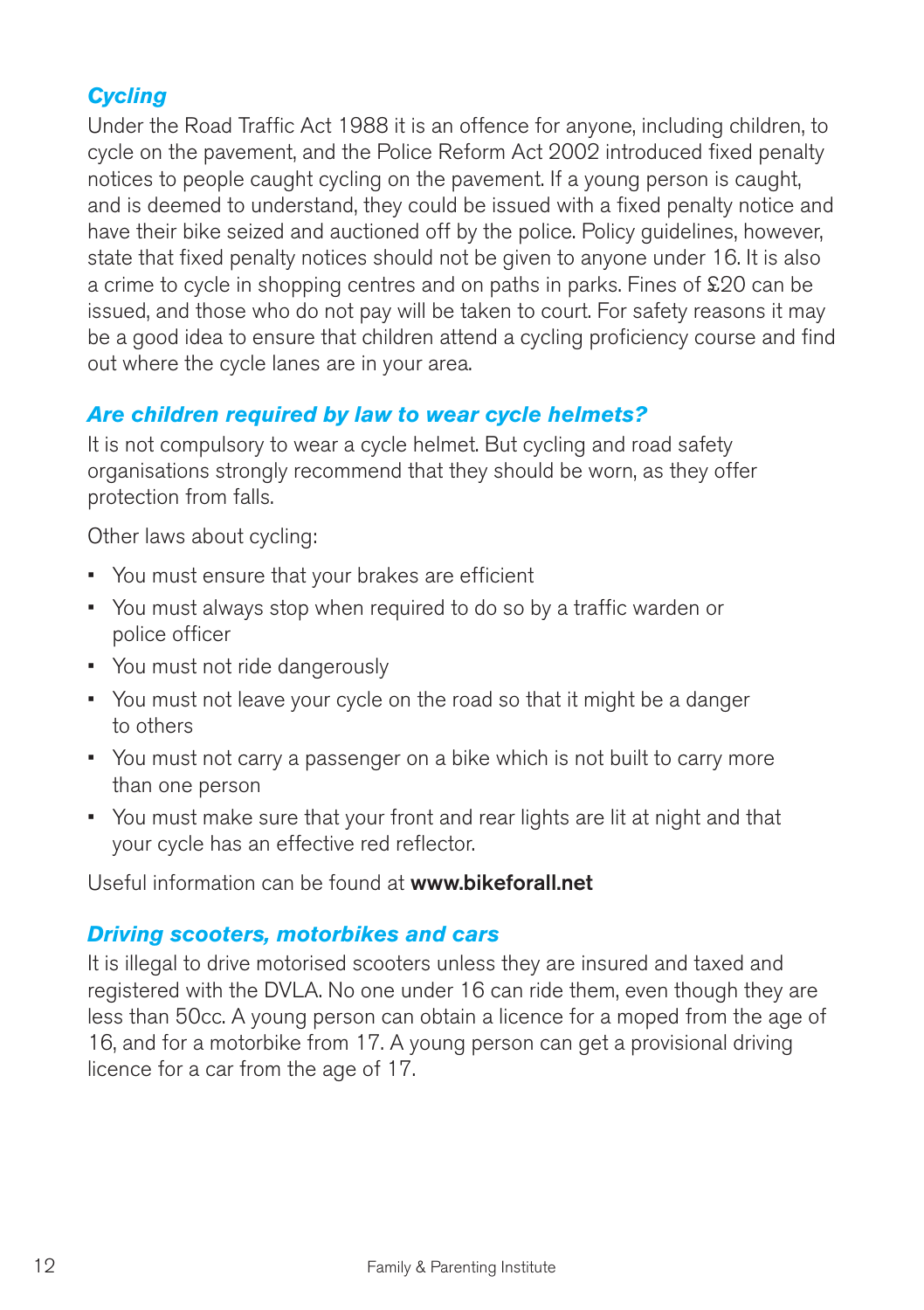# *6. Growing up*

Under the law, a child is a person under the age of 18. Once they reach 18, the law treats them as adults. The law offers special protection and provision to children under 18. But the law is inconsistent. Young people cannot vote until they are 18 but can fight in the army from 16. They must go to school until they are 16, and can be taken into care until 17, but are deemed criminally responsible at the age of 10. So, on the one hand the law considers them children in need of protection, and dependent on their parents, and on the other, as adults able to

 $\overline{a}$ 

make, and be responsible for, their own decisions. The law offers confusing messages to both parents and children. The list below should help parents and children know what they can do and when.

The Children's Law Centre has a useful resource: 'At What Age Can I?' available at **www.childrenslawcentre.org** 

## **Voting**

Young people can vote at 18. Information about voting can be found on the Electoral Commission website at **www.electoralcommission.org.uk** 



## **Bank accounts**

A child can have a bank account (and own property) from birth, with the parents able to operate it. Banks normally allow children from 8-12 to make their own deposits and debit withdrawals. From 13, most banks offer cashpoint cards, and over 16s can get a chequebook. No-one under 18 can have an overdraft, or a credit card. The advice website of the National Association of Citizens Advice Bureaux (**www.adviceguide.org.uk**) has a useful section on young people, money and consumer rights.

# **Age of consent for sexual relationships, and contraception**

The age of consent for heterosexual and homosexual relationships is 16. Young people over 16 can obtain contraceptive advice and treatment without their parent's consent. Doctors can also provide advice and treatment to under 16s, if they believe that the young person is mature enough to understand. Other health professionals such as school nurses can also give contraceptive advice. Doctors usually encourage under 16s to tell their parents that they are seeking contraception. However, young people often want the service to stay confidential. Doctors owe a duty of confidentiality to their patients and may not tell a parent without the child's consent.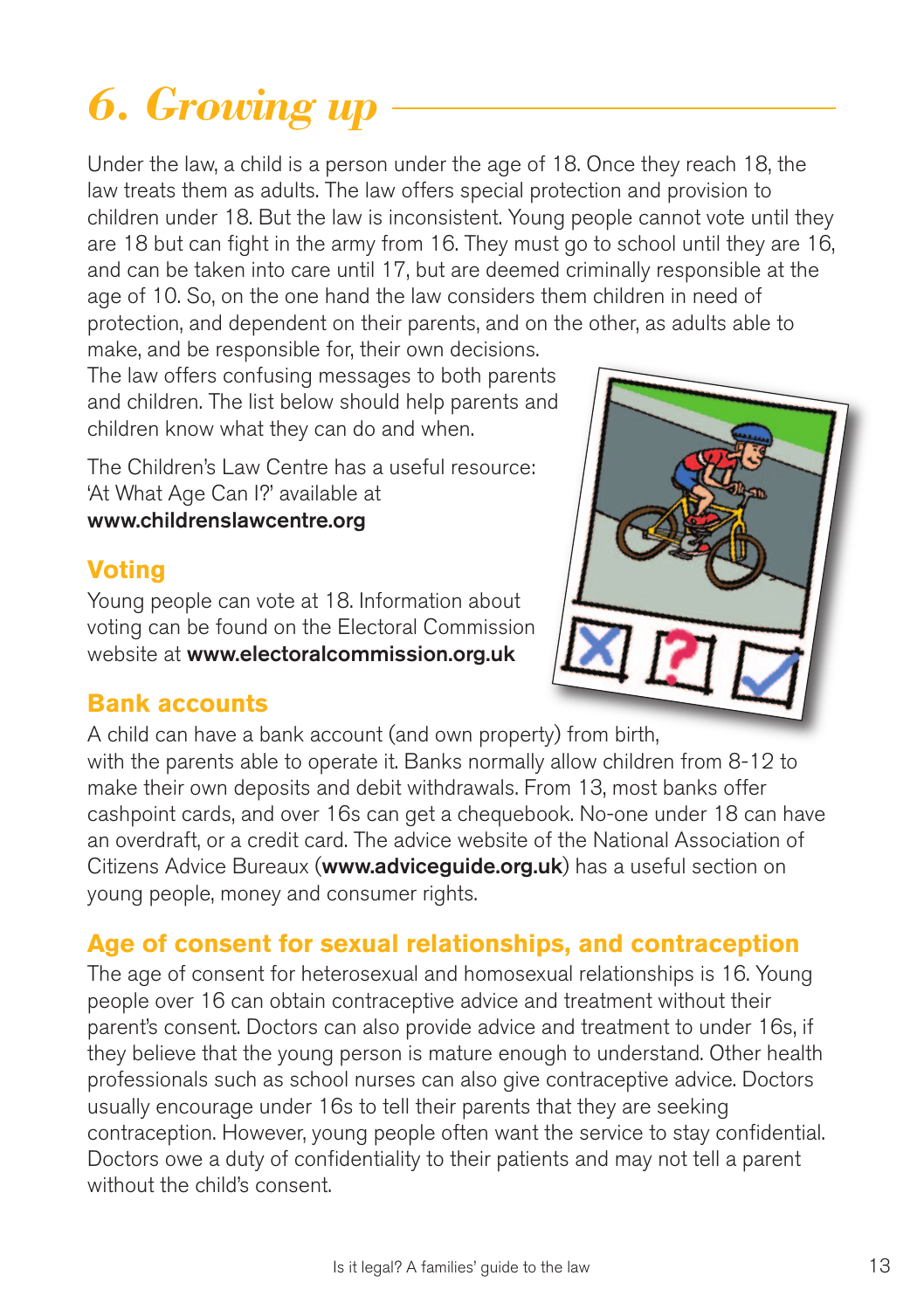## **Marriage and civil partnership**

A young person can marry or register a civil partnership at 16 with the consent of the parents, and from 18 without parental consent. A marriage without the full and free consent of both people is a forced marriage and can be annulled as invalid. Force includes emotional pressure. For more information and advice contact the Foreign and Commonwealth Office, Community Liaison Unit email **clu@fco.gov.uk** or phone **020 7008 0151/0230/0135** 9am-5pm or **020 7270 1500** out of office hours.

### **Armed Forces**

A young person can join the Armed Forces from 16 with parental consent, and from 18 without parental consent.

## **Tattooing and body piercing**

It is illegal to tattoo anyone under 18. It is legal for children to have their ears and other parts of their body pierced from birth, with parental consent. There is no minimum age at which children can have body piercings without parental consent; the law is not clear, and, like other decisions to do with health, young people are able to give consent if they are considered mature enough to understand the issues and consequences of their decision. However, female circumcision is illegal, even if the circumcision takes place outside the UK.

## **Airguns**

Young people must be 17 before they can own or buy an airgun and ammunition for themselves. It is an offence to fire an airgun in any public place, defined as anywhere the general public has access.

## **Smoking**

It is not against the law for a child to smoke, but it is illegal to buy cigarettes before the age of 18. It is also illegal for shops to sell cigarettes to children under 18.

#### **Drugs**

If a child of 10 or older buys or is given an illegal drug, he or she can be arrested and charged with possession of drugs, or with supplying drugs. If there is an illegal drug in your house, it is an offence and you could be charged with possession. The Misuse of Drugs Act 1971 classifies drugs according to their level of seriousness, with more severe penalties for the use of Class A drugs (ecstasy, LSD, heroin and cocaine) and less severe penalties for Class B (cannabis, speed) and Class C drugs (some tranquillisers). The Government's drugs helpline and website for young people, parents and carers, is **www.talktofrank.com**, phone **0800 77 66 00**.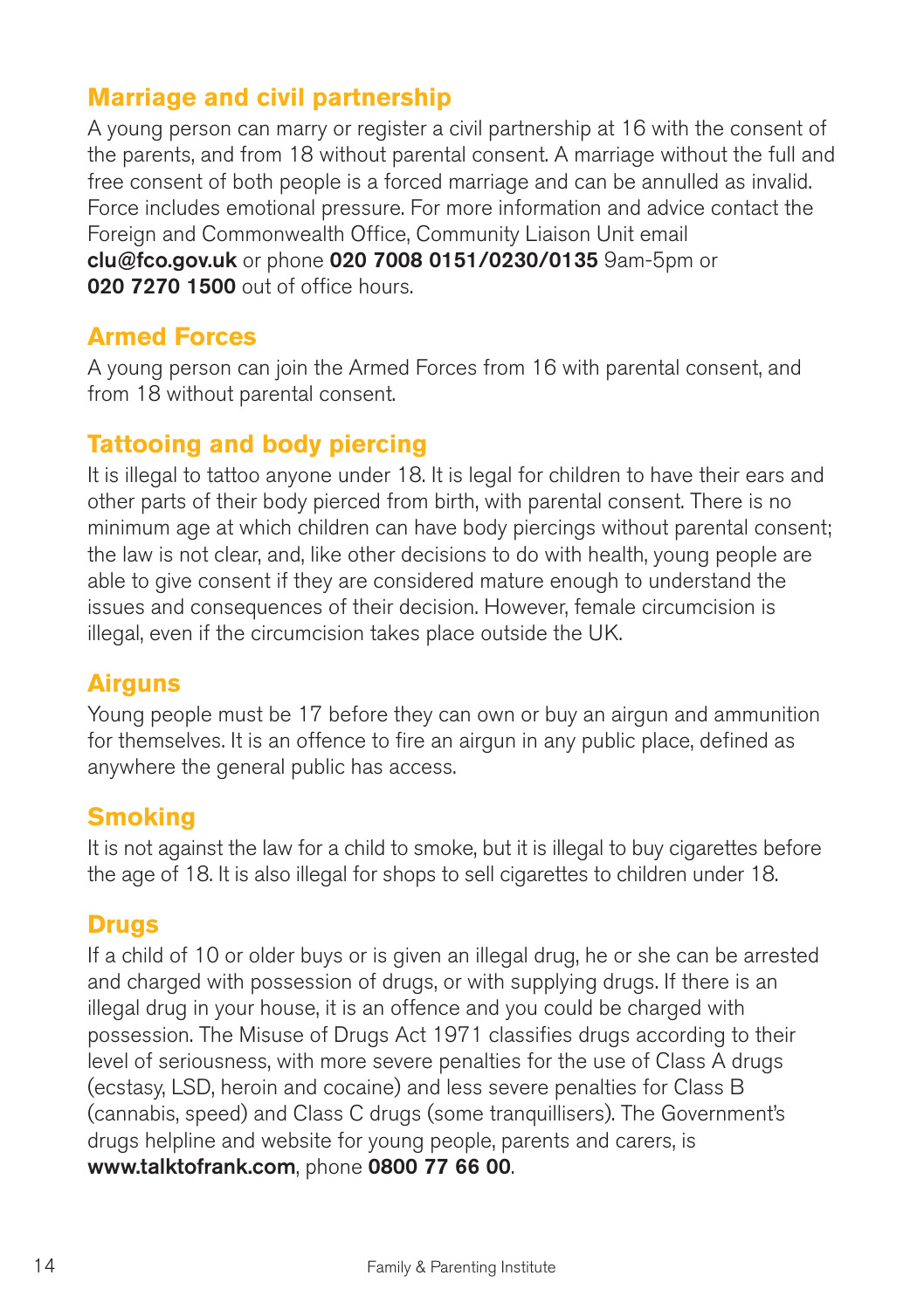## **Gases, glues and aerosols**

It is not illegal for children and young people to use solvents, unless they are in a public place, but a shopkeeper can be prosecuted for selling solvents to anyone under 18, if they know the solvents will be used for sniffing. No-one under 18 can buy a butane gas lighter. It is illegal to sell aerosols to all under 16 year-olds, with a maximum fine of £2,500 if they break the law. Police have powers to stop and search young people they believe are carrying spray paint. The reason for the Government's action is to try to reduce graffiti.

## **Alcohol**

There is no law prohibiting children and young people from the age of five drinking alcohol at home. The legal age of drinking in pubs and licensed premises is 18. Children and young people under 16 cannot go into a pub on their own and they must be accompanied by an adult. 16 and 17 year-olds can drink beer, wine or cider with their meal if accompanied by an adult. The police have legal powers to confiscate alcohol from under 18s found drinking in public. Under the Licensing Act 2003 it is illegal to sell liqueur chocolates to a child under 16. It is an offence for anyone to sell alcohol to a person under 18 on licensed premises or knowingly to allow another person to do so. The Licensing (Young Persons) Act 2000 also made it an offence to buy alcohol on behalf of a person under 18.

## **Gambling**

Children over 16 can go into arcades but cannot play on machines with a payout of more than £10. There is no lower age limit for machines with a payout of less than £8. Children from 14-18 can enter a public house but cannot play on any machine on the premises with a payout of more than £10. From 16, young people can buy Premium Bonds, National Lottery tickets and scratch cards. Children must be 18 to go into a licensed betting shop or gaming club. A child under 18 can play bingo in a private club. If the bingo club is licensed a person under 18 may enter but cannot play until they are 18.

#### **Knives**

Carrying a knife or similar object in a public place (including schools) is an offence. Shops must not sell knives or similar items to children under 18 (with the exception of small pocket knives). Since November 2010 a head teacher (or other authorised person e.g. another teacher) is allowed to search pupils and their possessions for knives, if they have reasonable grounds to believe the pupil has a knife at school. The person carrying out the search cannot require the pupil to remove any clothing other than outer clothing. The person doing the search must be of the same sex as the pupil being searched, and must be accompanied by another member of staff of the same sex. Schools can also now require pupils to undergo screening for weapons by using 'airport style' metal detector arches and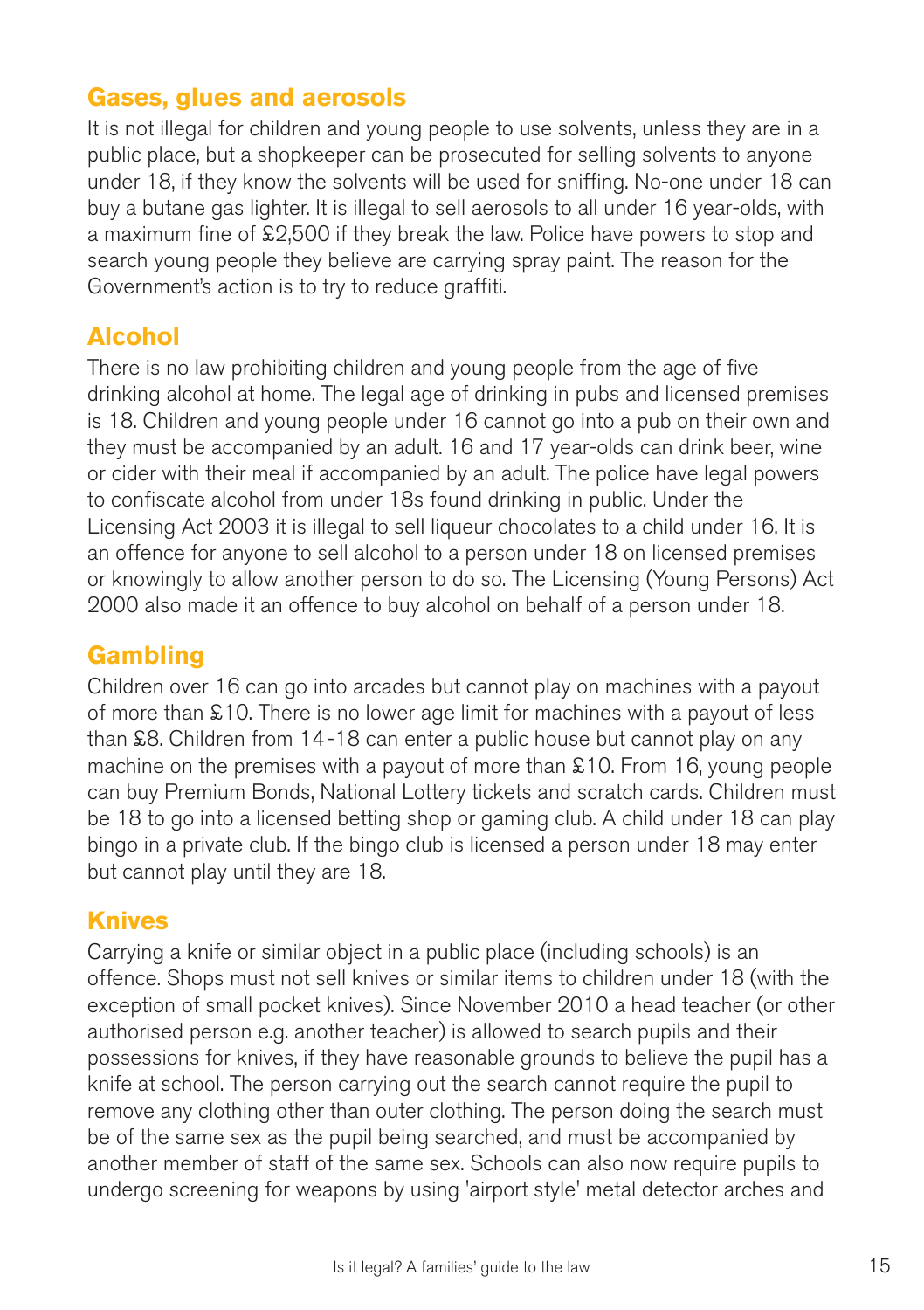wands to do the search, even if there is no suspicion that the pupil has a weapon and the pupil has not given her/his consent to be searched.

## **Stop and search**

It is unlikely that your child will be stopped and searched by police, but it is useful to know about it. Stop and search is the term used to describe the right of police officers to stop and search people to detect certain types of crime. They can stop and speak to anyone at any time. But they should only stop people to search them if they have good reason to suspect a person is carrying: drugs, weapons, stolen property, tools to be used to commit a crime; or if the person matches a description.

No-one should be stopped and searched simply on the basis of their age, race, colour or looks. The police can only usually stop and search people in a public place, and can only ask people to take off their coat and jacket and gloves. They cannot ask people to take off any more clothing in public. Juveniles (children 10-17 years old) can be stopped and searched in the streets without an adult being present.

# *7. Children in trouble*

The age of criminal responsibility (when a child can be held responsible if they commit a crime) in England and Wales is ten years and it is assumed that a child of ten and over has sufficient understanding and maturity to realise they have done wrong.

# **Crimes committed by children under 10**

If a child under ten commits an act which if he or she had been ten and over would have been an offence, the court can make a child safety order. The orders can also be made to prevent such behaviour, or if the child has behaved 'antisocially' or is likely to cause alarm to others. The order means that a child can be placed under the supervision of a social worker or a Youth Offending Team worker to ensure that the child receives protection and support and is prevented from repeating the offence. Children under ten cannot be put in custody (that is, in prison or a secure training centre). They can be taken into local authority care.

A parenting order can be made at the same time as a child safety order. The aim of this is to provide support for the parents.

# **Crimes committed by children over 10**

Children and young people aged ten and over are considered in law to be responsible for a criminal offence in the same way as any other person. If a child or young person is under 18 her/his case will generally be dealt with in the youth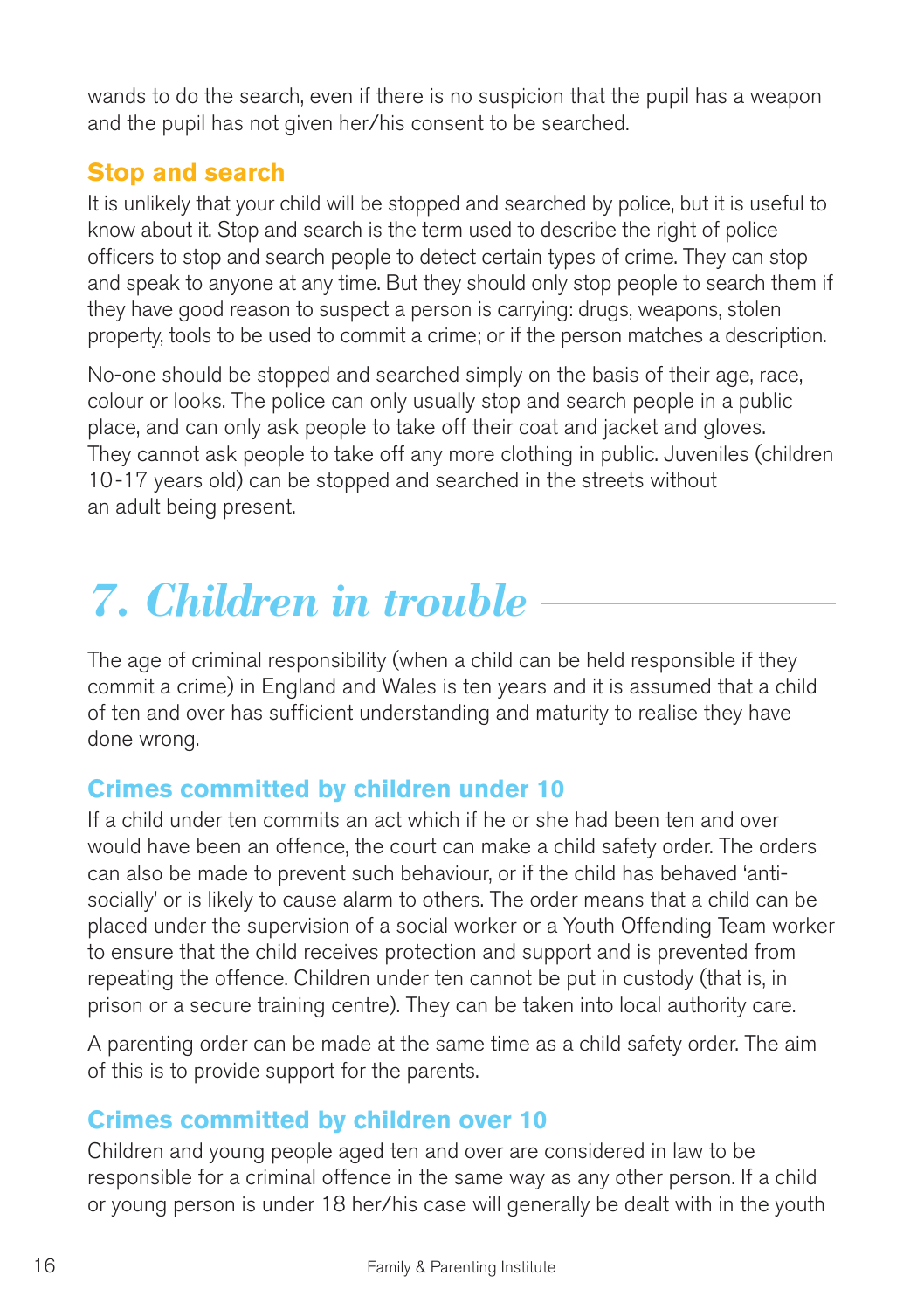court. However, a young person aged 17 or over will be treated as an adult in some circumstances, for example, in relation to all pre-court matters and remand.

## *Antisocial Behaviour Orders*

These are under review but at present can be imposed by either the police or a local council against anyone from age ten upwards whose behaviour is considered antisocial. This is defined as causing damage to property, doing graffiti or behaving in a way likely to cause harassment, alarm or distress to people. The Order restricts where a young person can go, and what they can do, and it is a criminal offence to break the order. Breach of an ASBO will often lead to a custodial sentence.

### *Child curfews*

The local authority or a chief police officer can set up a local child curfew scheme. The aim of these schemes is to control unsupervised children aged up to 15 at night. A curfew notice would apply during specified hours, which must be between 9pm and 6am, for a maximum of 90 days. Local authorities (including social services) and the police have responsibility for administering this scheme. Before the notice is given, the local authority must consult with the police (or the police

must consult with the local authority). There must be persistent anti-social behaviour in the area.

#### *Child Safety Order*

A local authority social services department may apply to the magistrates' family proceedings court for a child safety order, with regard to a child aged under ten. The order may be imposed when the child has committed an act which would have constituted an offence if the child were ten or over; or to prevent anti-social behaviour or offending; or because the child is in breach of a local child curfew order.

If a child safety order has been made, the child

will be supervised by a social worker or a member of the youth offending team. The court may impose further requirements, for example, ensuring the child receives appropriate care and protection. A child safety order will last for up to 12 months. The parent or guardian of a child who is the subject of a child safety order can apply to the court to have the court order varied or discharged. They could also appeal against the order. If the child fails to comply with the order, the court may make a parenting order or direct the local authority to consider applying for a care order.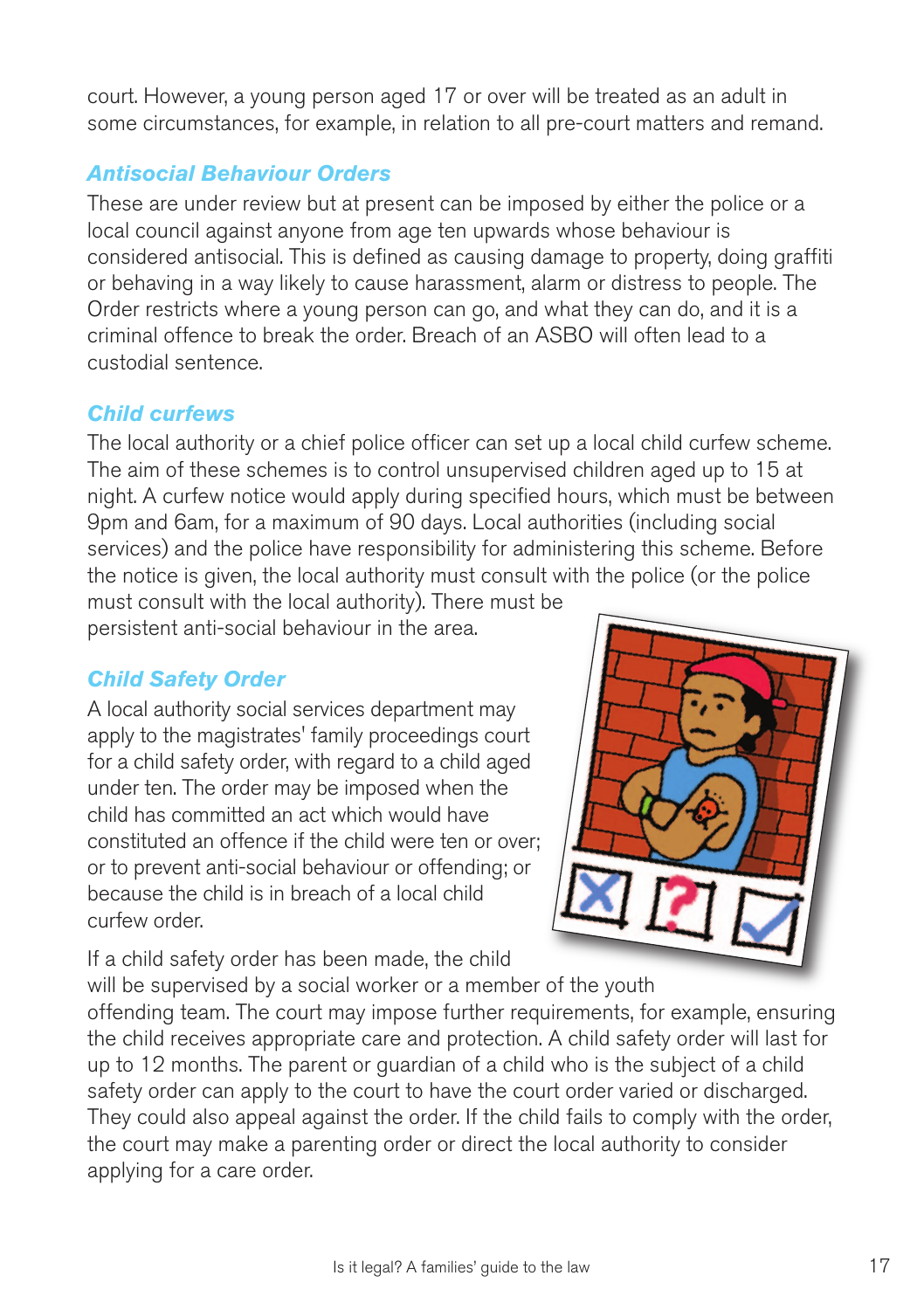#### *Gang Injunctions*

Gang injunctions are civil orders which can be applied for to prevent gang-related violence or to protect a person from gang-related violence. The police and local authorities can apply to the county court (or to the High Court) to obtain an injunction against a gang member aged 18 or over. The provisions for gang injunctions for young people aged 14-17 will be piloted by the Government in.

#### *Final warning system*

The final warning system has replaced cautioning. A first offence will bring a reprimand or a final warning, depending on how serious it is. After one reprimand, the next offence will bring a warning or a charge. If a young person receives a warning, they will be referred to the local Youth Offending Team.

#### *Youth Rehabilitation Orders*

For offences committed on or after 30 November 2009, the Youth Rehabilitation Order (YRO) is the community sentence for offenders aged under 18. If the court makes a YRO it can attach one or more requirements to the order such as a drug treatment or a curfew requirement. The length of the YRO cannot be longer than three years and there is no limit to the number of times an offender can be sentenced to a YRO.

#### *Restorative justice*

Under this scheme, the offender and the victim meet and the offender makes reparation, either to the victim or to the wider community, depending on the crime and what they agree at the meeting. The idea behind it is to give young offenders an understanding of the effects of their crime.

#### **Children and young people in custody**

The Home Secretary has the power to order children as young as ten to be locked up. Children aged 12-14 can be sent to a secure training centre if they are persistent offenders. Children 14 and over can be sent to prison.

#### *Are parents held responsible if their child commits a crime?*

Parents are not held directly responsible for the criminal acts of their children. However, there is a belief that youth crime is partly caused by poor parenting, and parenting orders can be imposed where:

- A child safety or an anti-social behaviour order has been made
- • A final warning has been issued
- • A child has already committed an offence
- A parent has been taken to court for failing to make sure their child attends school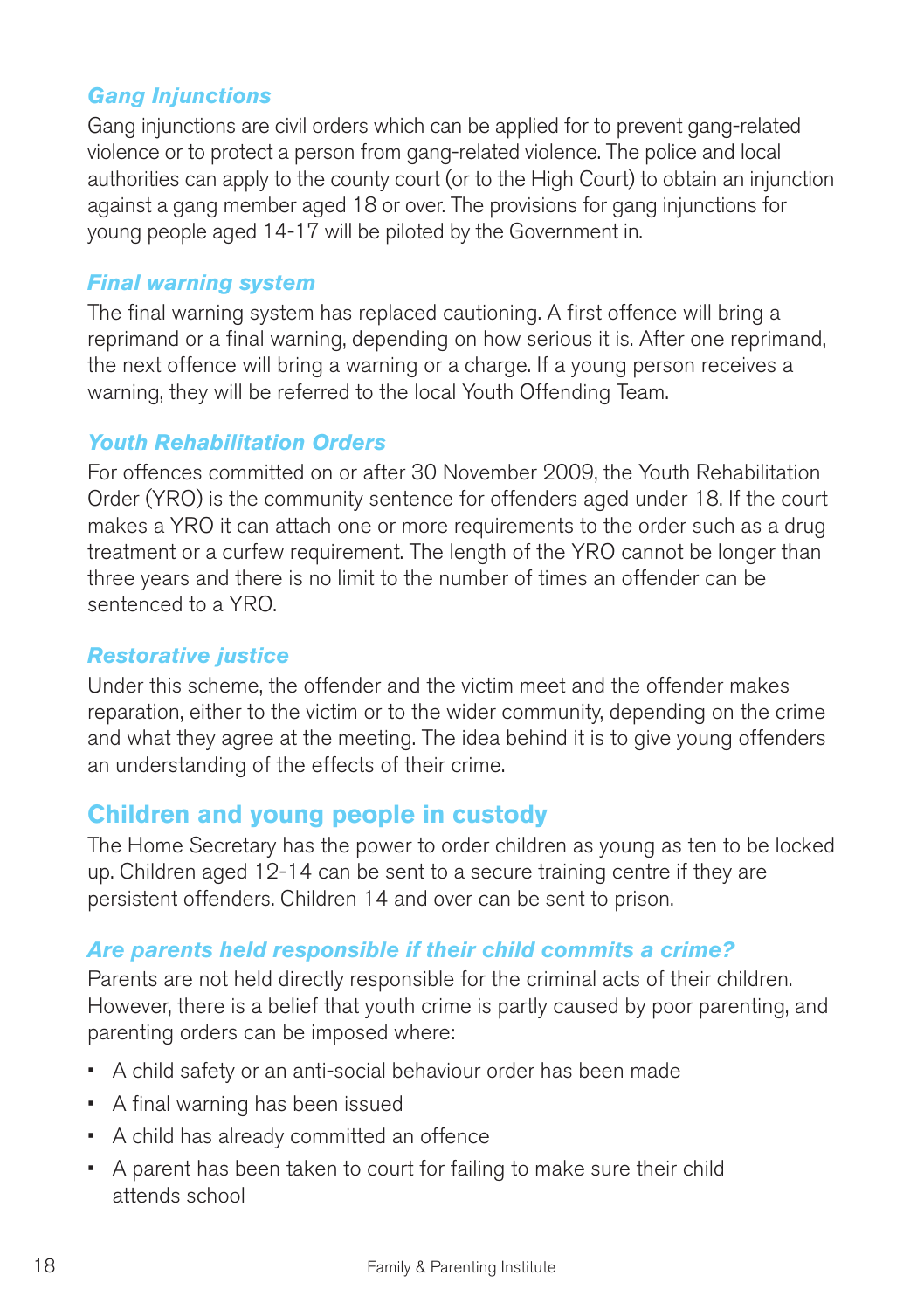- A child has been excluded from school for serious misbehaviour
- A parent has refused to enter into a parenting contract or breached their parenting contract.

A parenting order means that a parent must attend parenting guidance or counselling sessions for up to three months and exercise control of their child, for example ensure they attend school. Parenting orders have been extended to parents whose children are viewed as at risk of offending, even if they have not yet committed an offence. It can last for up to 12 months and breach of one is a criminal offence and can result in a fine of up to £1000 and/or community service.

A local education authority may apply for a parenting order where a pupil has been excluded from school, either permanently or for a second fixed period within the last twelve months, or, where a pupil has engaged in behaviour that would have warranted exclusion although the school has decided not to.

# *8. Balancing parenting and employment*

# **Right to ante-natal time off**

All pregnant employees have the right to take reasonable amounts of paid time off work for ante-natal appointments, including the travelling and waiting time. There is no legal right for fathers to have time off to attend ante-natal appointments. However the Government recommends that employers allow fathers either to take paid time off or to make up lost time later.

# **Maternity leave**

It is unlawful for an employer to allow a woman to work during her compulsory maternity leave, which is two weeks from the date of birth, or four weeks if the woman works in a factory. All women are entitled to 52 weeks' maternity leave, regardless of how long they have worked for their current employer. It is the mother's responsibility to notify her employers of her intention to take maternity leave by the 15th week before the week the baby is due. When she wants to return to work the mother must give her employer eight weeks' notice. She is entitled to return to the same job.

# **Maternity pay**

Women are either entitled to Statutory Maternity Pay (SMP) from their employer or Maternity Allowance (MA) from DWP. SMP can be paid for 39 weeks. The first six weeks are paid at 90 per cent of her average weekly earnings. The remaining 33 weeks are paid at a flat rate, £128.73 a week (from April 2011). To qualify for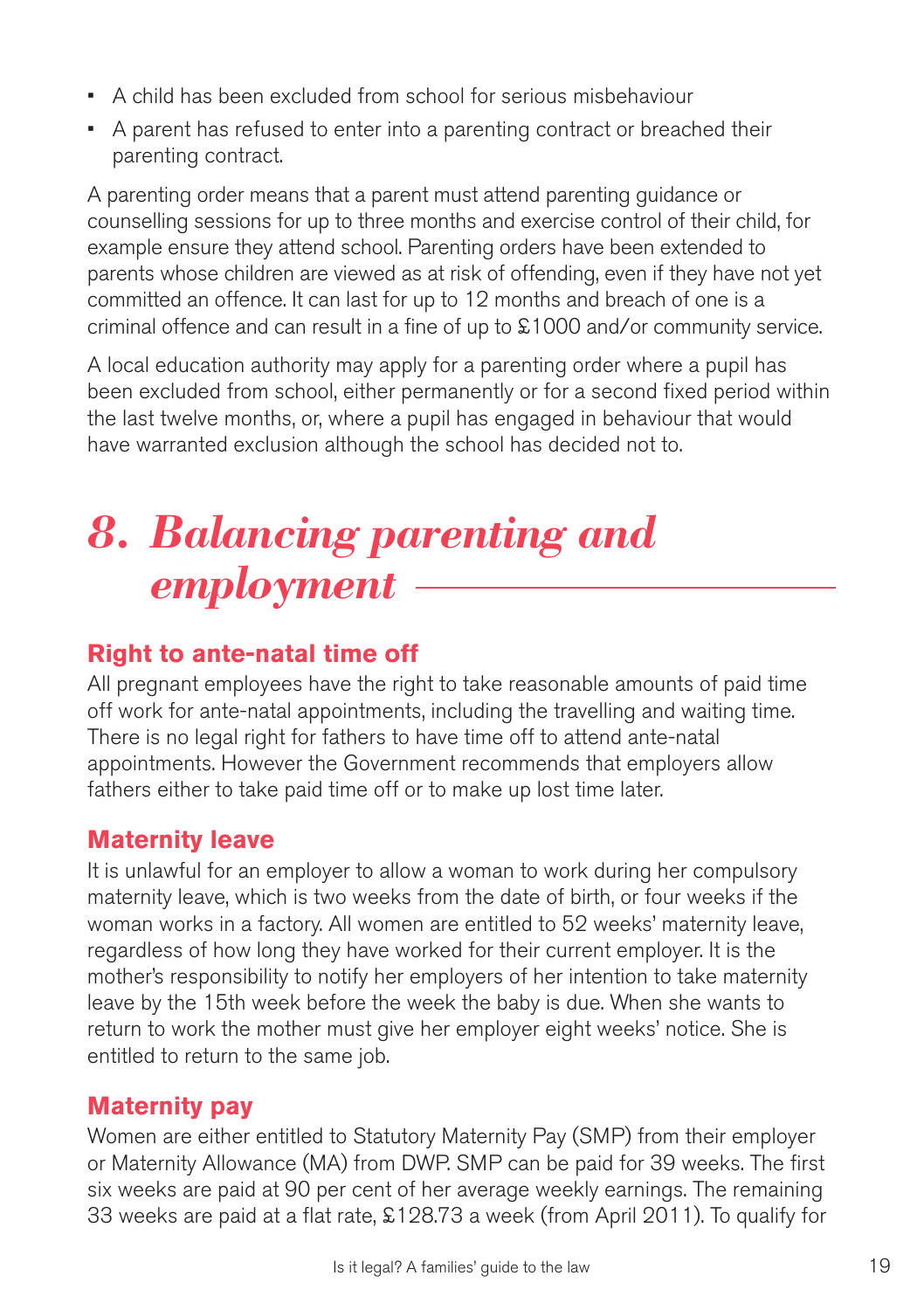SMP, a woman must have been employed for 26 weeks up to her qualifying week and on average earn more than the lower earnings limit of £102.00 (from April 2011). MA is for women who are self-employed or otherwise not entitled to SMP through their employer. The amount a woman receives depends on how much she earns, but to qualify, she has to have worked for 26 weeks during the 66 weeks before her baby is due. She must also have earned at least £30 a week in 13 of those weeks. It is paid for up to 39 weeks. The rate is £128.73 a week (from April 2011) or 90 per cent of normal wages if lower than the MA rate.

Adoptive parents have the same rights to maternity leave and pay as natural parents. The leave period is calculated from the date the adopted child is matched with the parent.

## **Paternity leave and pay**

Two weeks' paid paternity leave is now available for all partners who have been employed for at least 26 weeks at the 15th week before the baby is due. The leave has to be taken in a one or two week block and must be completed within 56 days of the birth (or expected birth if the baby is early) or an adopted child's placement. The payment is the same as SMP. Following paternity leave, employees have the right to return to the same job. Notice has to be given to the employer at least 15 weeks before the baby is due.

# **Rights during birth**

All parents have a right to a birth at home, but circumstances may change and a hospital birth may be advised. Although most doctors and hospitals welcome birth plans, for example electing a caesarean birth, they do not have a legal obligation to follow them. For more information on rights during childbirth, try **www.aims.org.uk** or **www.nct.org.uk** 

## **Registering your child**

Parents must register their child's birth within 42 days of the birth and this is usually done at the Register Office. A short birth certificate is given free of charge and a full birth certificate is available for a charge.

# **Vaccination**

A parent is not normally compelled by law to vaccinate their baby; it is a matter of parental choice and judgement. Parents are strongly advised to discuss vaccinations with their health visitor and doctor. In 2003, the courts ruled that two girls should be given the MMR vaccination against their mothers' wishes, after the separated fathers, who wanted the children vaccinated, had taken them to court.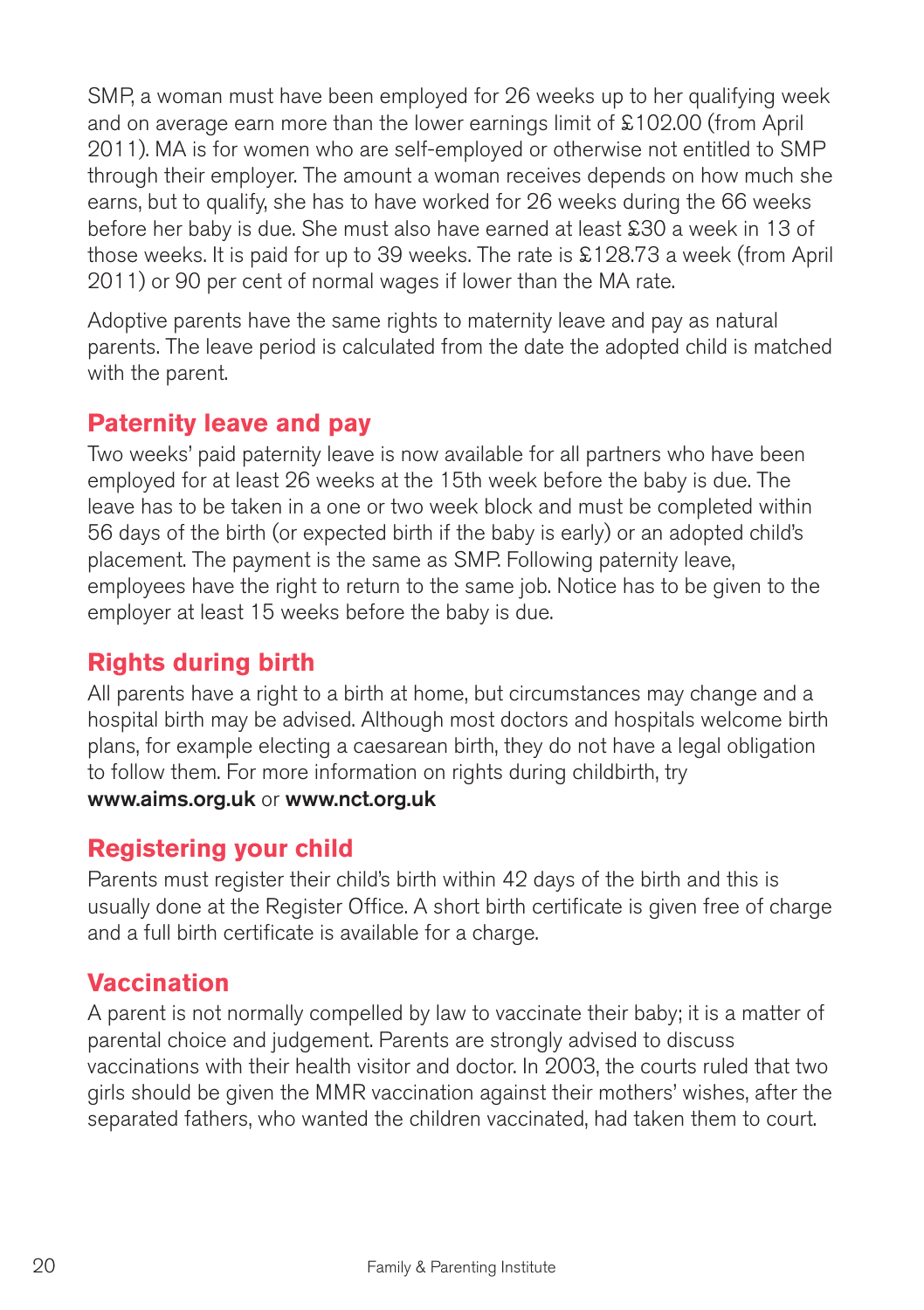## **Returning to work**

All women have the right to return to the same job if they return at 52 weeks or earlier or in very exceptional circumstances, an equivalent job on the same or better terms and conditions. Returning mothers have no legal right to work reduced or flexible hours on their return to work

### **Flexible working**

All parents and carers of children under 17 (under 18 if the child is disabled) have had a right to request flexible working, and the right to have that request taken seriously. You must have already worked for 26 weeks for your employer and comply with other conditions before you can exercise this right. A particular procedure is laid out for employers to follow in considering these requests and they can only turn the request down on one of a list of set grounds. For more information, go to **www.workingfamilies.org.uk** or **www.dti.gov.uk** 

#### **Parental leave**

Both parents can take parental leave. The right exists for most employees, if parents have been employed at least one year. Parents can take up to 13 weeks unpaid leave for each child (18 weeks if the child is disabled), to be taken in blocks of 1-4 weeks, up to the age of five (up to 18 if the child is disabled). Adoptive parents can take the leave up to five years from the date of placement of the child. Parents can take parental leave for each child. There is flexibility between employer and employee to arrange parental leave to suit them, for example, a few days at a time, or even the whole 13 weeks at once.

## **Emergency family leave (time off for dependants)**

Parents can take time off for emergencies, for example:

- When a dependant is ill or injured
- When childcare breaks down
- • To deal with matters arising from the death of a dependant
- • When a parent has to deal with an unexpected incident at school.

Employers are not legally obliged to pay for the leave. The amount of leave should be reasonable and not usually more than two days.

More info is available from **www.workingfamilies.org.uk** 

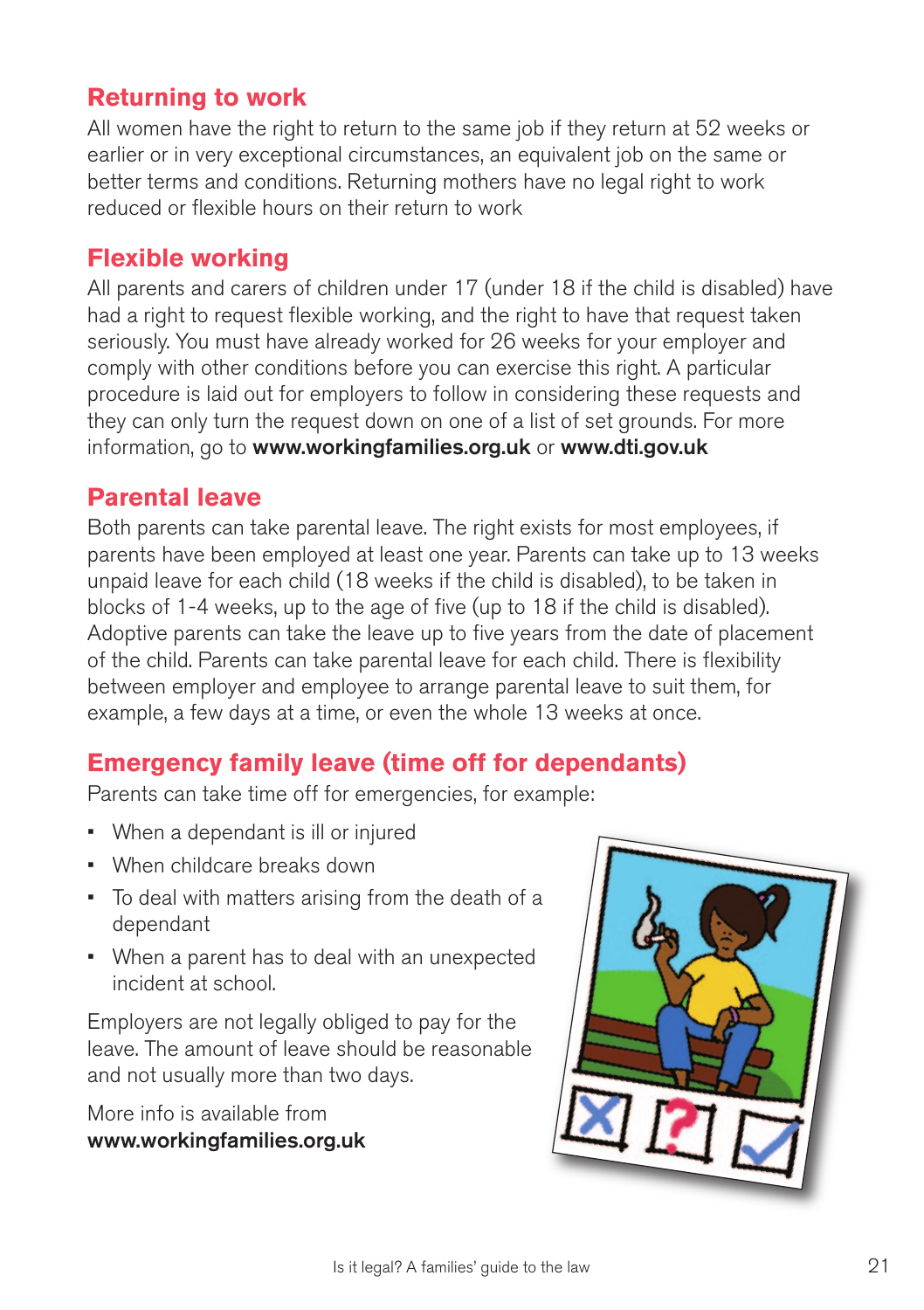## **Taking children to work in an emergency**

Occasionally parents may need to take their children to work, perhaps because the school is closed for the day. There is no law which prevents this, but whether it is acceptable or not depends on the company or organisation. The Health and Safety at Work Act 1974 requires all employers to make sure that a workplace is safe for employees and anyone who visits the premises. If a child had an accident at the workplace, the liability would depend on the individual circumstances.

## **Childcare**

#### *The law and pre-school education*

Pre-school education is extremely varied. It includes childminders, school nurseries, private, local authority or voluntary day nurseries and playgroups, but all must be registered and inspected by Ofsted. From the start of the first term after they reach three, all children are entitled to three terms of free education. The minimum is five two and a half hour sessions a week for 33 weeks of the year. To find out how to claim your place, visit your local authority website.

### *The law and childminders*

In law, anyone who looks after one child or more under eight, on domestic premises, for reward, for more than two hours a day must be registered as a childminder (unless they are related to the children). Childminders are registered with, and checked by, Ofsted. Childminders in England are not allowed to look after more than three children under five (including their own) and three children under eight and are checked by the Criminal Records Bureau.

#### *Home childcarers*

Home childcarers look after children in the child's home, rather than their own home. A childcarer must be approved and already be a registered childminder. Children's relatives cannot apply to be home childcarers unless they are also prepared to look after other children as childminders.

#### **It is against the law for teachers, nursery workers, childcare workers, childminders and home childcarers to smack children.**

#### *The law and nannies*

Nannies are not covered by the same laws and regulations as childminders. There are no specific laws requiring them to be checked by the Criminal Records Bureau or to register with the local authority. Parents must make their own arrangements with nannies, but it is important to follow up all references. At present it is not against the law for nannies to smack the children in their care, as long as the parent agrees.

See **www.workingfamilies.org.uk** for useful information about nannies, and other childcare options.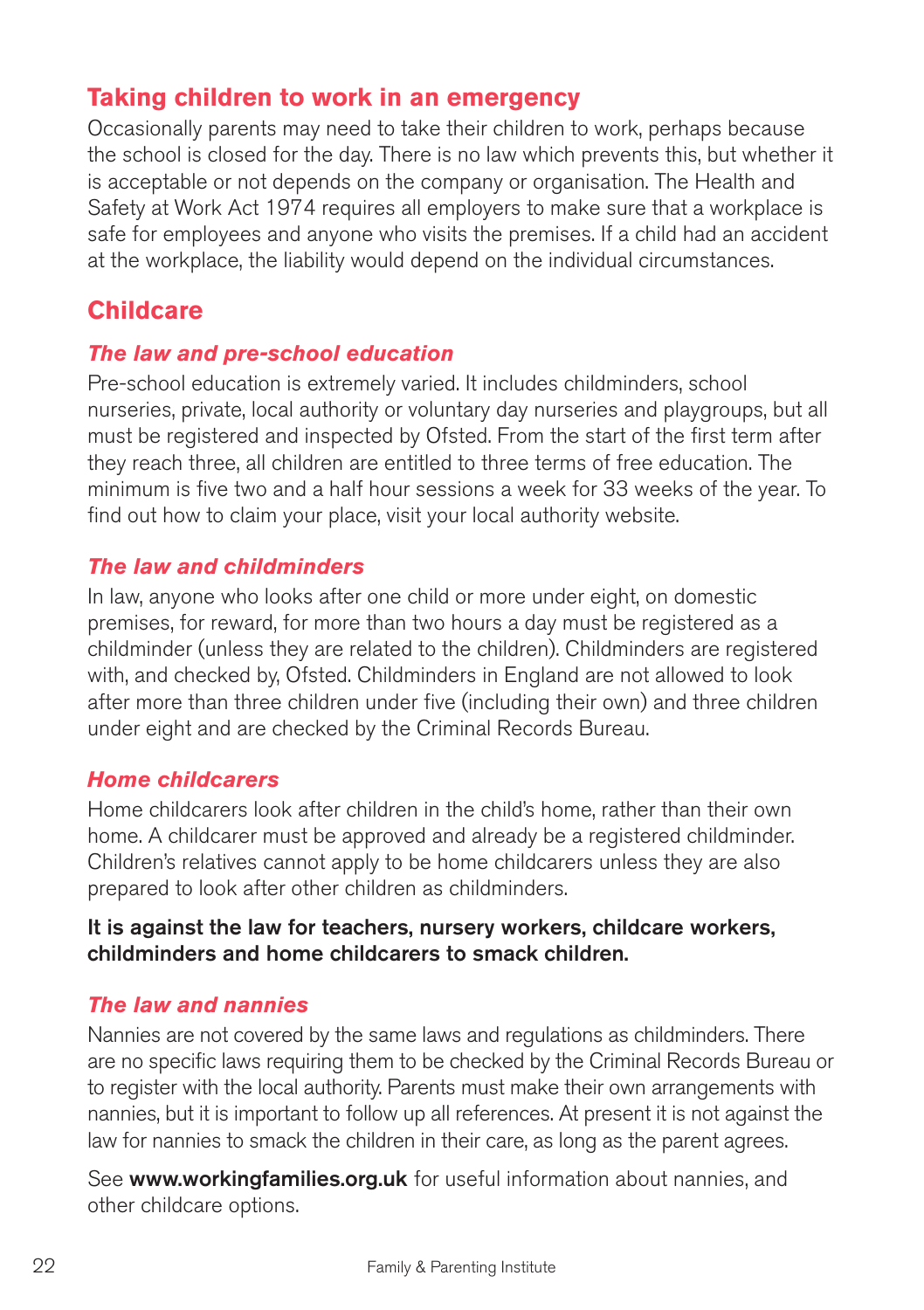#### *After school clubs and holiday playschemes*

These clubs can be run by local authorities, voluntary organisations or private companies. They are usually run by session, and are inspected by Ofsted. Workers must be checked by the Criminal Records Bureau.

# *9. Partners and parents*

## **Marriage, registered partnership and cohabitation**

Cohabiting means living together without getting married or entering into a registered civil partnership (for gay couples). Cohabiting has increased substantially in recent years and many children are now born to cohabiting couples. But cohabitating couples receive less legal protection than married couples or gay couples who have registered as civil partners. Even if you have lived a long time with your partner and you have had children together, you will not necessarily acquire the same rights. There is no such thing in law as 'common law wife/husband'. Common law marriage was abolished in 1753.

### *Registration of marriage or in a civil partnership*

While couples may perform purely religious marriage ceremonies and deem themselves to be married, the marriage is only recognised in civil law if it is registered and performed by an authorised person at a place which is licensed to perform marriages.

## *Property*

Whether a couple is married, in a civil partnership or cohabiting property will not always automatically pass to the other party, so it is important to get legal advice on what arrangements need to be made in the event of separation or death.

Jointly owned property is owned in one of two ways:

- • Joint tenants: The majority of properties are held this way. This means that if one legal owner dies, their share passes automatically to the survivor. However married spouses will not have to pay inheritance tax, whereas the surviving partner of a cohabiting couple will have to do so.
- Tenants in common: In this case, each person owns the stated share, and each may leave their share of the property to whoever they wish. The partner may have to pay tax.

#### *Tax and benefits*

If you cohabit, you and your partner are taxed as separate individuals. Married couples can transfer assets between themselves without having to pay Capital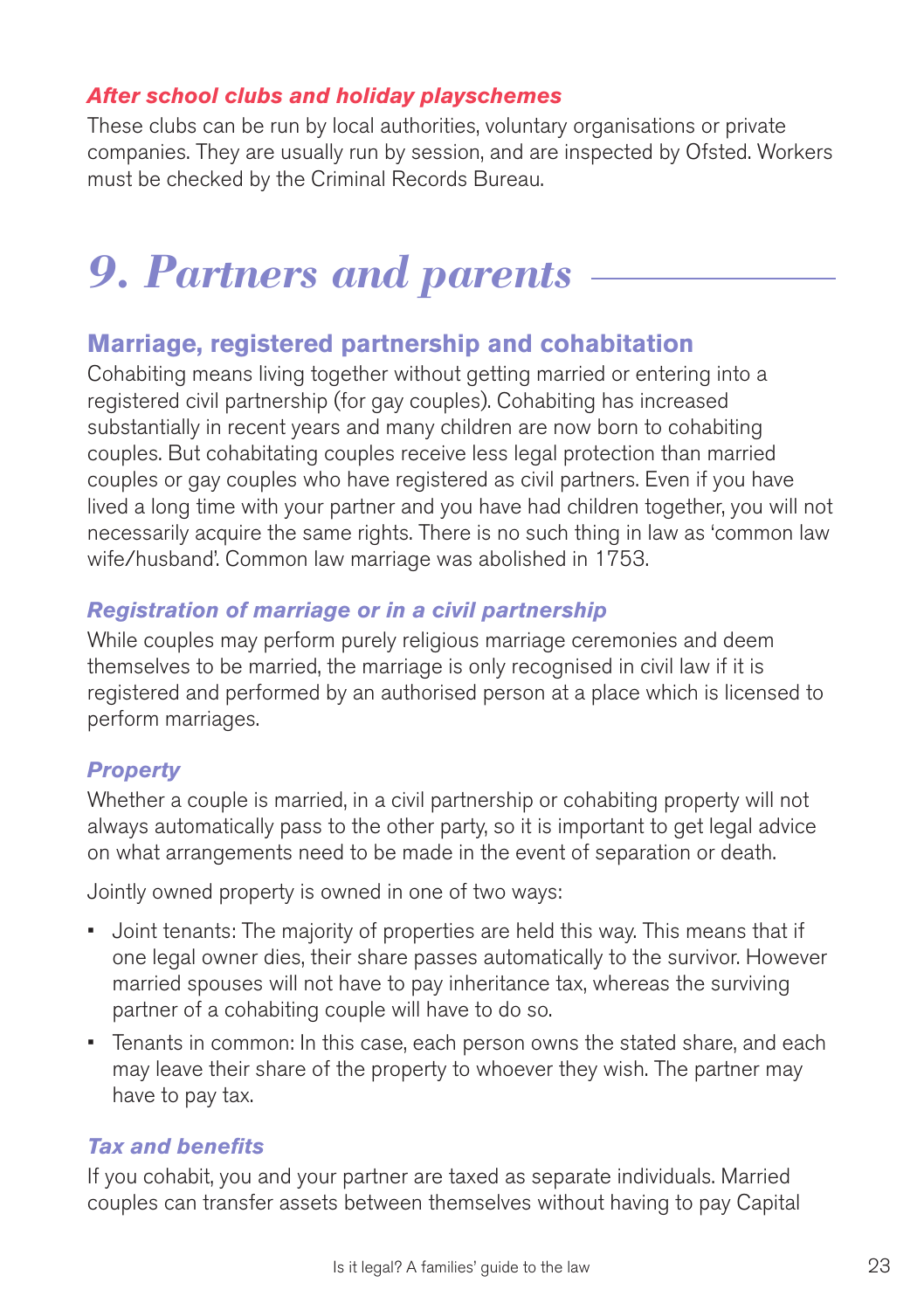Gains Tax, and can inherit assets from each other without having to pay inheritance tax. There is no distinction made between married and cohabiting couples or registered civil partners when being assessed for means-tested benefits, Tax Credits or Child Benefit. However some other benefits do take marital status into account, for example the Widowed Parents Allowance is only payable to widows who were married and to partners who have registered. Cohabiting partners cannot claim a widow's pension. Visit your local Citizens Advice Bureau for advice on specific tax and benefit claims.

#### *Illness*

If one partner becomes ill, or mentally incapable of dealing with their financial affairs, the cohabiting partner may find it difficult to arrange things for them. In hospital there can often be a problem deciding who is next of kin, particularly if there are family disputes. There is no legal term 'next of kin'; however cohabiting couples could sign a Health Care Proxy and Living Will form, which can give authority to the cohabiting partner to participate in decisions about treatment and medical care. It is available from hospitals and from the Terence Higgins Trust, **www.tht.org.uk**. Age UK also offer advice about living wills and health proxies.

#### *Pensions*

The state pension is paid to individuals who have paid sufficient National Insurance (NI). The pension starts from the age of retirement. Married women who have not earned enough NI can get a pension based on their husband's NI, even if they are divorced. Cohabiting women who have not paid enough NI to qualify for a full pension may get a proportion. However if they have paid very little NI (less than 25%) they will not receive any state pension.

When a spouse or a registered civil partner dies, the surviving spouse is likely to receive a proportion of the pension of the deceased, but this is not the case for surviving cohabiters.

For information on your retirement pension age and entitlement go to: **www.direct.gov.uk** 

#### *Death*

If you are married or registered civil partners and you have not made a will, your entire estate on death goes to a surviving spouse, where there are no children, parents, brothers or sisters. If there is a surviving spouse and children, the spouse will get the personal possessions, and a fixed sum, currently £125,000 and a life interest on half of the rest of the estate. The other half will go to the children at age 18. The spouse will inherit any funds in a joint bank account. On their death, it will go to the children. If you are not married or a registered civil partner, you do not have the right to automatically register the death of your partner. If cohabiters have not made a will, the estate does not pass to the person you are living with.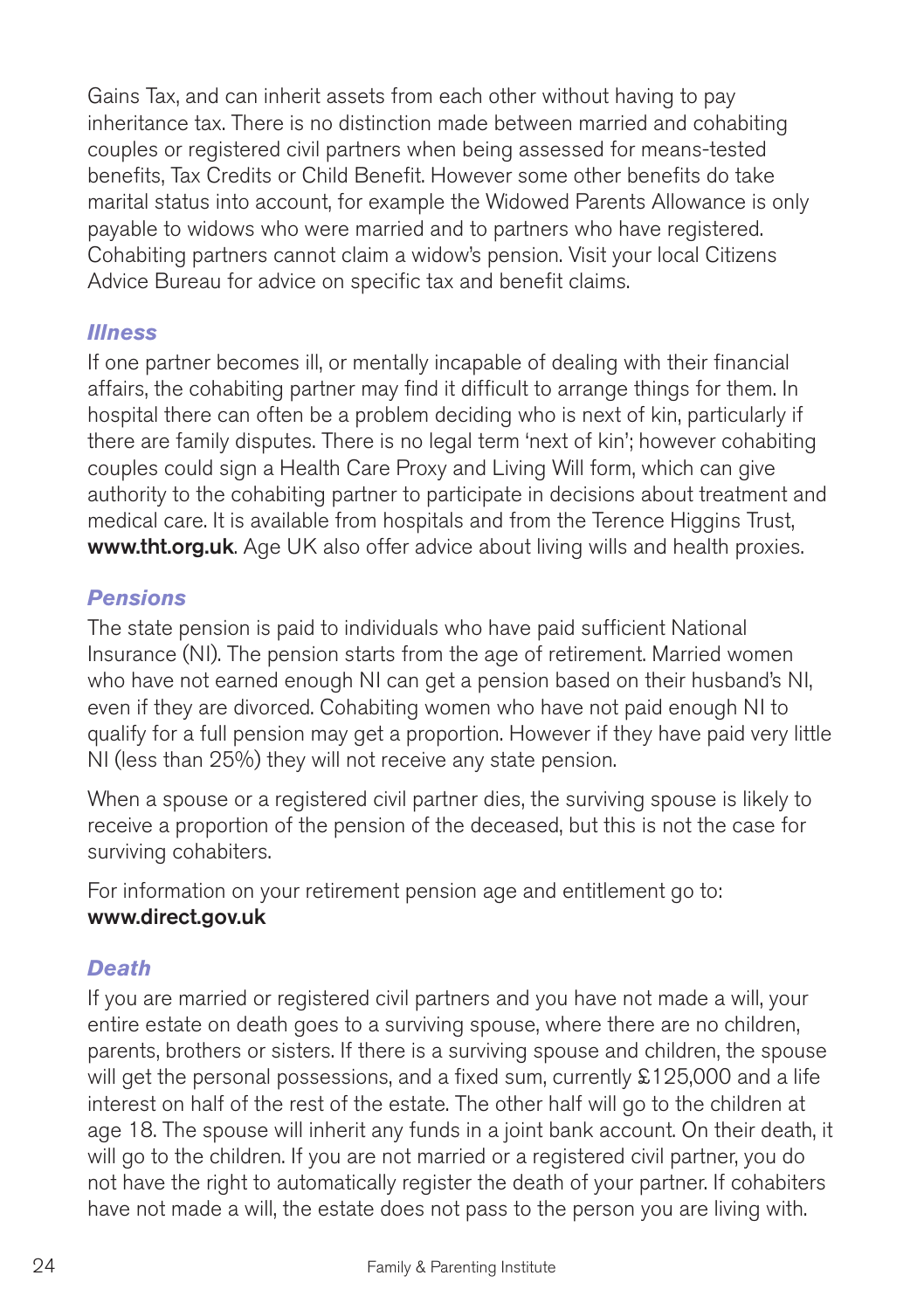Only jointly owned property held as joint tenants will go to the other co-owner. Get advice from a solicitor. Cohabiters are at a disadvantage in terms of inheritance tax, as unlike married couples, a surviving cohabiter will incur inheritance tax.

## **Separation and divorce**

Married couples need to go through a legal process to obtain a divorce or dissolution, but for cohabiting couples there is no legal process.

There is only one ground for divorce – the irretrievable breakdown of the marriage or civil partnership, which must be evidenced by one of five facts: adultery, unreasonable behaviour, desertion, separation for two years (if both partners agree), or separation for five years (if one partner opposes the divorce).

Couples in a civil partnership go through a similar process of dissolution: for useful details see various publications from Stonewall: **www.stonewall.org.uk** 

#### *Finance and assets*

**Married/registered civil partners:** Either partner can claim a share of the family assets, even if they are in the other's sole name. If the couple cannot decide the Court can make orders for the transfer of property and splitting of assets, including pensions. There are no fixed rules for dividing the money or other assets between the parties. When making a decision the first consideration is the welfare of any children of the household, the financial needs of the parties, the length of the marriage or civil partnership, the contributions both parties have made to the marriage or civil partnership (both financially and non-financially, the parties' earning capacity and the disability of any child.

**Unmarried:** One partner cannot automatically claim a share of the other partner's assets (for example, house or car) – only if it can be shown that either it is jointly owned, or that he or she has a stake in the property.

#### *Maintenance for other partner*

**Married/registered civil partners:** After divorce or dissolution the first call on the non-resident parent's income is for maintenance for children. A married spouse or registered civil partner has a legal right to maintenance for themselves; courts will take various factors into consideration, like the income, earning capacity and financial resources of both partners, the contributions made to the welfare of the family, age and length of marriage and so on. Maintenance payments may be ordered for a certain period only. Sometimes couples adopt the "clean break" option, whereby courts impose a clean break financially for both partners. Maintenance for children is not affected by the clean break.

**Unmarried:** There is no legal right for one unmarried ex-partner to claim maintenance for themselves.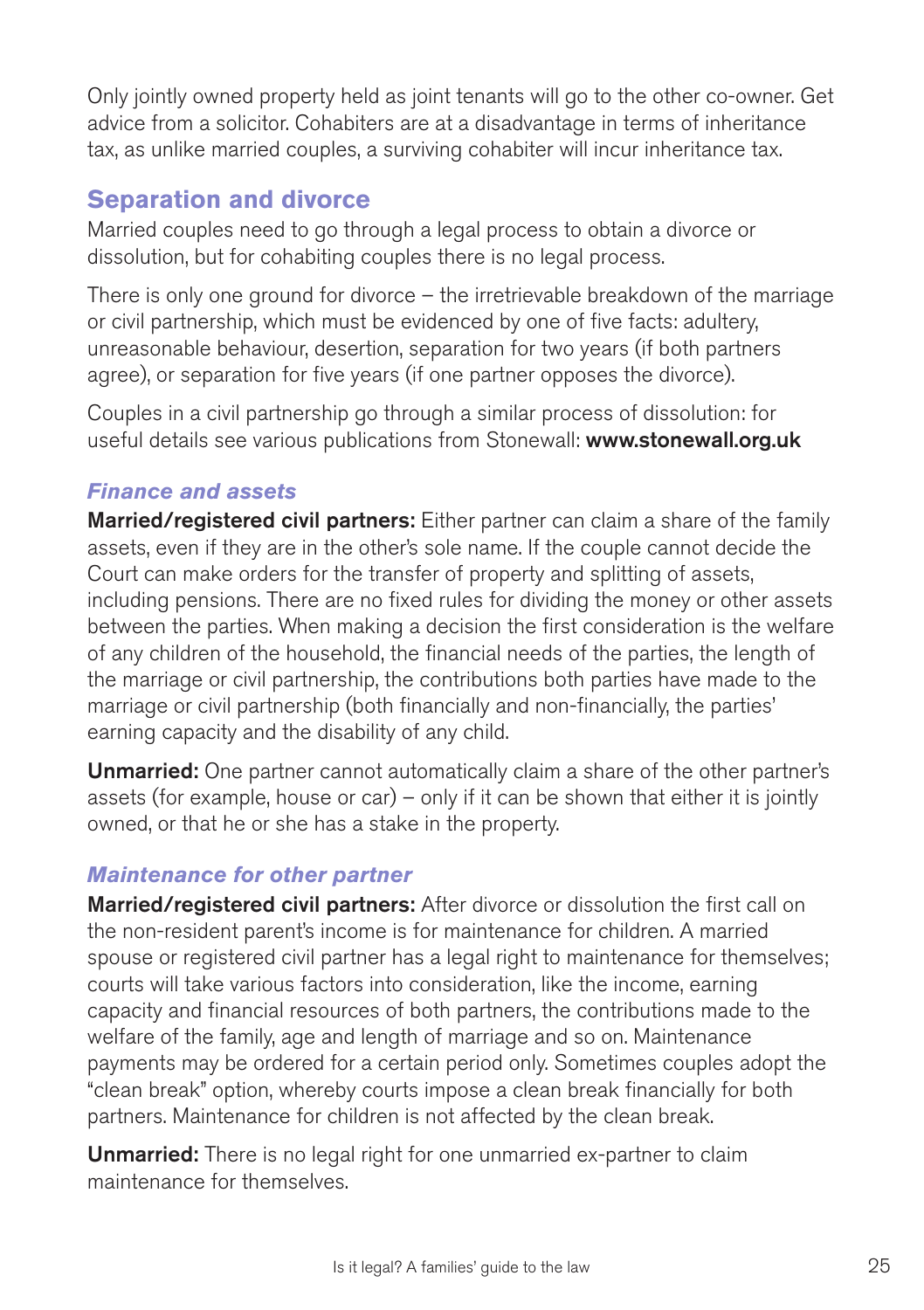#### *Maintenance for children*

The non-resident parent has an obligation to maintain the children after separation (this may apply even if the child is not the child of both parents, if it has been treated as a child of the family). If parents cannot agree a level of financial support, they can make an application to the Child Support Agency for an assessment. The amount awarded will depend on the income of the non-resident parent. There is free, impartial advice available on how to make a maintenance agreement from Child Maintenance Options at **www.cmoptions.org** 

## **Money advice**

Divorce and separation can be a very stressful time and many people experience additional anxiety, worrying about the financial implications of splitting up. The divorce and separation section of the Money Advice Service website provides unbiased money advice that can help with these complex and stressful money issues. See **moneyadviceservice.org.uk/divorce** 

The website gives information and guidance on all financial aspects of separation and divorce including the costs of providing for children and changing living arrangements. It also has an interactive **online calculator** which helps people to draw up a budget so that they can stay on top of their finances; work out what they have and what they owe; and it can create different scenarios to help consider how to split what they have. The Money Advice Service was set up by government and is funded by a levy on the financial industry. It is completely independent of both.

#### *Contact with children*

The Children Act 1989 sets out the law relating to all children after divorce, dissolution or separation. As long as both parents have parental responsibility, the law does not distinguish between married and unmarried couples. The Children Act abolished the old rules of custody and access and simplified the law. Parents do not have to go to court to sort out arrangements for their children – the courts much prefer parties to make their own arrangements. However, if no agreement is reached, the courts can intervene and make a decision based on the interests of the children.

The Children Act sets out a checklist of things to be considered in reaching a decision over arrangements for a child. The wishes and feelings of the children are a factor and the court will want to find out what the children want.

A residence order made by the court states where the child will live and with whom. These orders can allow shared parenting.

A contact order made by the court requires the person the child is living with to allow the child to visit or stay with the person named in the order.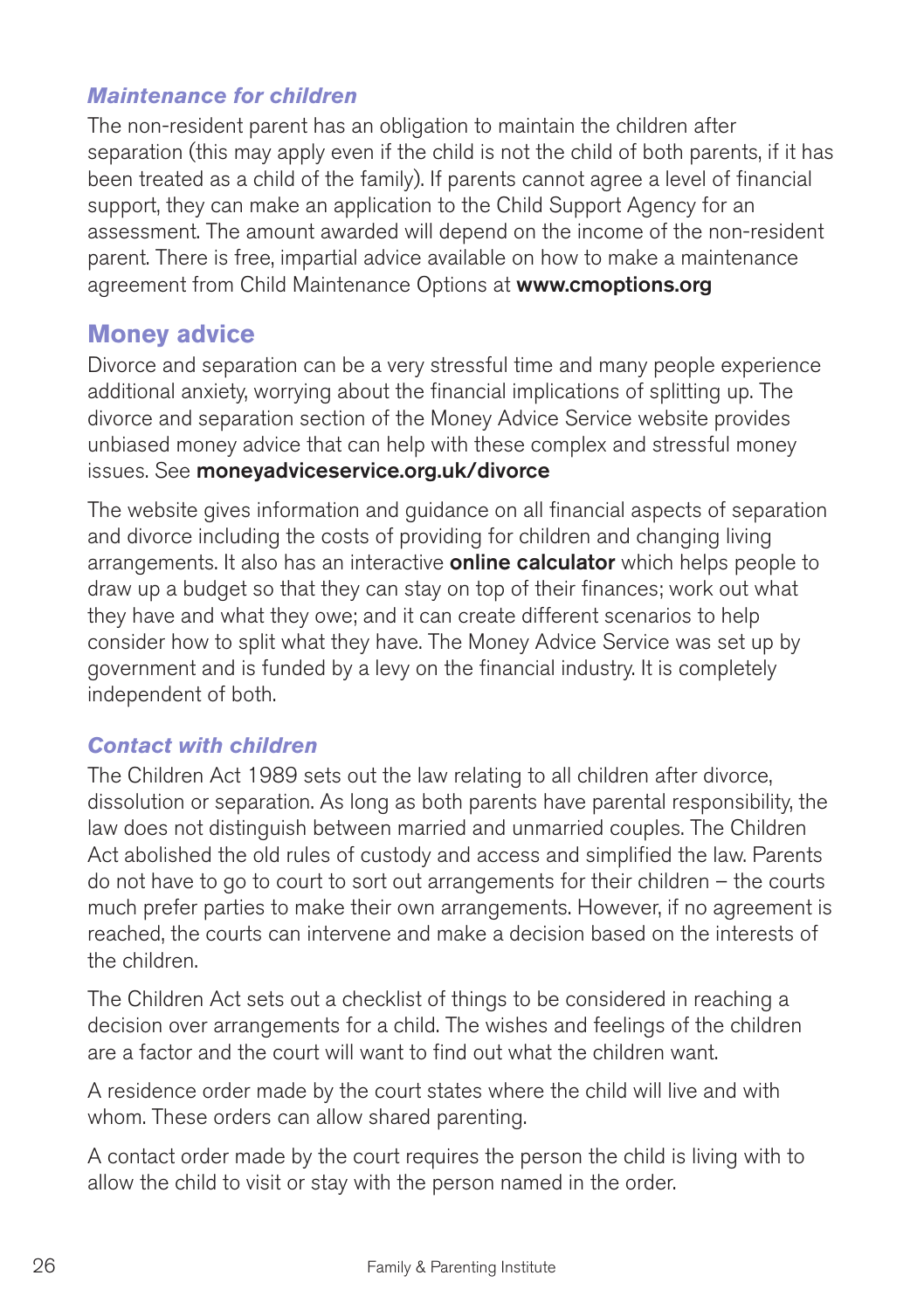In a civil partnership dissolution, the position is similar to a step parent married to one of the child's parents. You can obtain parental responsibility for the child by agreement with the other parent with parental responsibility or by court order

## **Child abduction**

The Child Abduction Act 1984 makes it a criminal offence for a parent, guardian or any person with custody to remove a child from the UK without the consent of another person with parental responsibility. If your child has been taken out of the UK without your consent or you are worried that your child may be taken out of the UK by your partner or spouse, you can contact any of the addresses in the Helpfile at the back of this booklet.

For more information about children and divorce, visit National Family Mediation **www.nfm.org.uk**. Family Lives (formerly Parentline Plus), the parenting advice charity, have lots of information on divorce, separation and contact with children on their website, **www.familylives.org.uk** 

# *10. Helpfile*

# **Legal Advice**

**National Association of Citizens Advice Bureaux**  Phone: 020 7833 2181 **Online advice – www.adviceguide.org.uk Find a bureau – www.citizensadvice.org.uk** 

## **Community Legal Service (CLS)**

CLS Directory Line: 0845 345 4 345 **www.legalservices.gov.uk** 

#### **Children's Legal Centre**

National Education Law Advice Line: 0845 345 4345 Child Law Advice Line (not criminal) 0808 802 0008 **www.childrenslegalcentre.com** 

**Resolution First for Family Law**  Phone: 01689 820272 **www.resolution.org.uk** 

**Advice Now www.advicenow.org.uk** 

## **Marriage & Divorce**

**Money Advice Service moneyadviceservice.org.uk/divorce** 

## **Thinking about splitting up?**



**Unbiased advice from the Money Advice Service can help you prepare for a fresh start.** 

Our website helps you to work out your finances, what you have and what you owe, as well as how you might split what you have:

**moneyadviceservice.org.uk/divorce** 

**About the Money Advice Service –**  We are here to help everyone manage their money better. We are independent. We were set up by government and are funded by a levy on the financial services industry.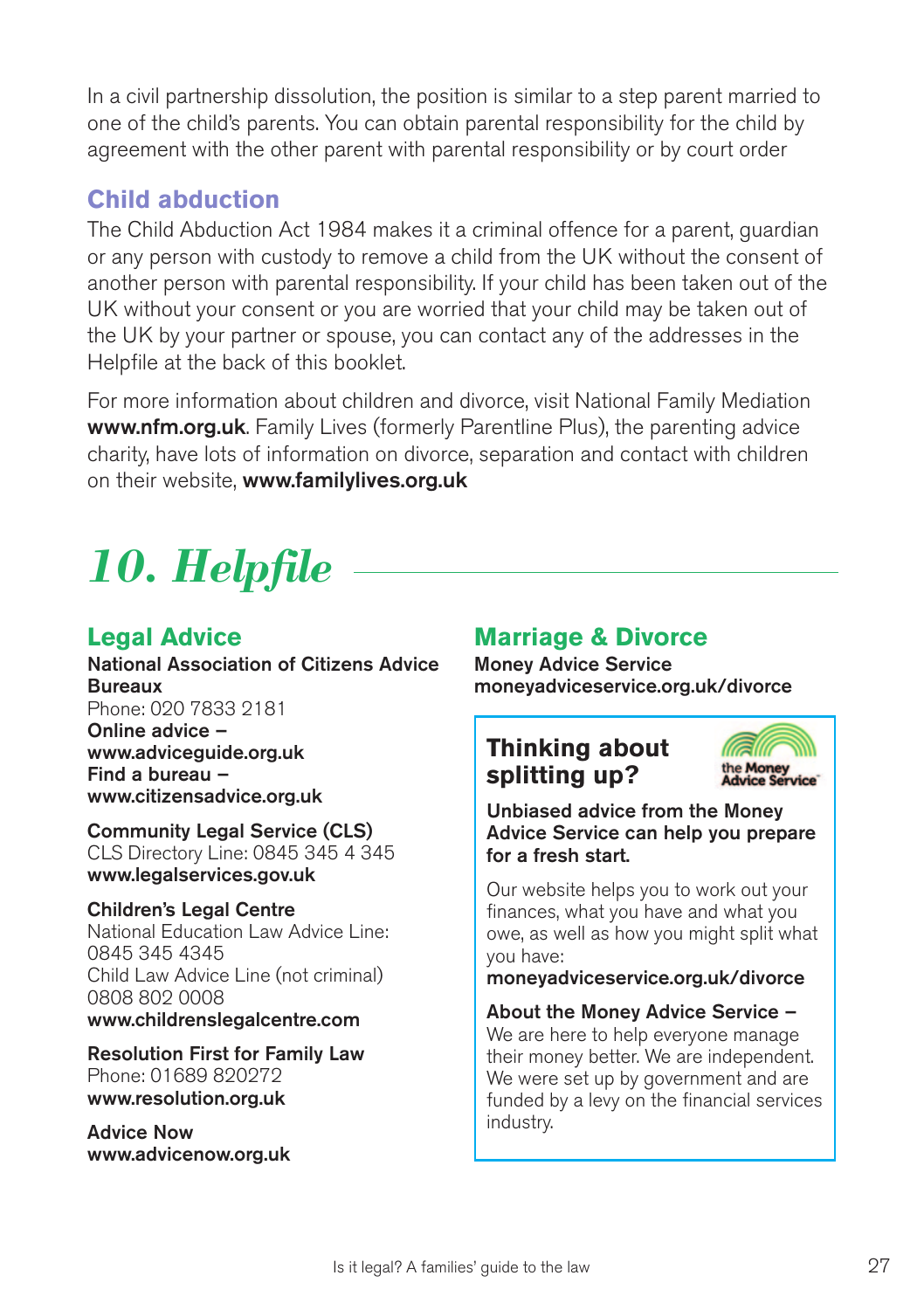**Action for Children www.actionforchildren.org.uk** 

**Relate**  Appointments booking line: 0300 100 1234 **www.relate.org.uk** 

**National Family Mediation**  Phone: 0300 4000 636 **www.nfm.org.uk** 

**Child Support Agency – National Helpline**  Phone: 08457 133 133 **www.csa.gov.uk** 

**Child Maintenance Options – (not part of CSA)**  Phone: 0800 988 0988 **www.cmoptions.org** 

## **Wills & Legacies**

**Age UK**  Information Line: 0800 169 6565 **www.ageuk.org.uk** 

**Terence Higgins Trust**  0845 1221 200 **www.tht.org.uk** 

## **Adoption & Fostering**

**British Agencies for Adoption and Fostering**  Phone: 020 7421 2600 **www.baaf.org.uk** 

**Fostering Network (formerly National Foster Care Association)**  Phone: 0800 040 7675 **www.fostering.net** 

## **Childcare**

**National Childminding Association**  Phone: 0845 880 0044 **www.ncma.org.uk** 

# **Child Protection**

**Childline**  Helpline: 0800 1111 **www.childline.org.uk** 

**NSPCC**  Helpline: 0808 800 5000 **www.nspcc.org.uk** 

### **Child Abduction**

**Child Abduction Unit & Contact Unit (ICACU)**  (Office of the Official Solicitor and Trustee) Phone: 020 7947 7906 **www.officialsolicitor.gov.uk** 

**The Foreign and Commonwealth Office Child Abduction Unit**  Phone: 020 7008 0878; out of hours 020 7008 1500 **www.fco.gov.uk** (travel section – When things go wrong)

**Reunite, International Child Abduction Centre**  Advice Line: 0116 2556 234 **www.reunite.org** 

## **Internet Safety**

**Think You Know**  Phone: 0870 000 3344 **www.thinkuknow.co.uk** 

# **Support For Parents**

**Familylives**  Helpline: 0800 800 2222 **www.familylives.org.uk** 

## **Education**

**Advisory Centre for Education**  Advice line: 0808 800 5793 (Mon-Fri 2-5pm) Exclusion Advice: 0808 800 0327 **www.ace-ed.org.uk** 

**Education Otherwise**  Phone: 0845 478 6345 **www.education-otherwise.org** 

**The Department for Education**  Phone: 0370 000 2288 **www.education.gov.uk**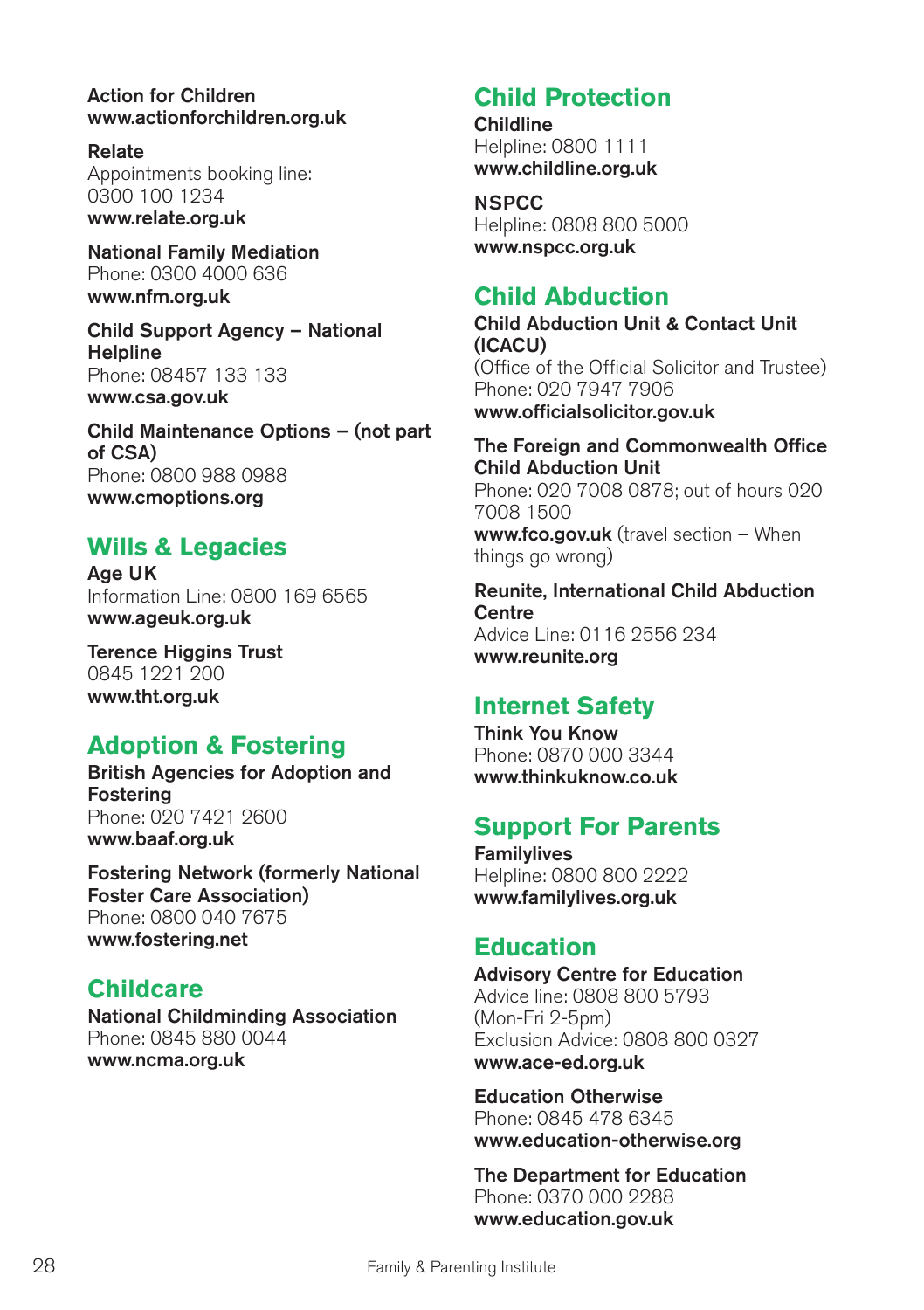## **Health & Safety**

**Patients Association**  Phone: 020 8423 9111 Helpline: 0845 608 4455 **www.patients-association.com** 

**Child Accident Prevention Trust**  Phone: 020 7608 3828 **www.capt.org.uk** 

#### **Kidscape**

Phone: 020 7730 3300 Helpline: 08541 205 204 Mon-Fri 10am-4pm **www.kidscape.org.uk** 

**Frank (govt drugs helpline)**  Phone: 0800 77 66 00 **www.talktofrank.com** 

#### **Brook (sexual health advice and services)**

Phone: 0808 802 1234 Mon-Fri 9am-5pm (young people's information service) **www.brook.org.uk** 

## **Maternity**

**National Childbirth Trust**  Phone: 0300 330 0770 **www.nct.org.uk** 

**Association for Improvements in Maternity Service**  Helpline: 0300 365 0663 **www.aims.org.uk** 

## **Work**

**Working Families**  Phone: 020 7253 7243 Legal Helpline for low income families: 0800 013 0313 **www.workingfamilies.org.uk** 

## **Miscellaneous**

**British Board of Film Classification www.bbfc.co.uk** 

**Identity & Passport Service**  Passport enquiries: 0300 222 000 Birth, marriage & death certificates: 0845 603 7788 **www.ips.gov.uk** 

**Electoral Commission**  Phone: 020 7271 0500 **www.electoralcommission.gov.uk** 

#### **RSPCA**

Phone: 0300 1234 555 **www.rspca.org.uk**